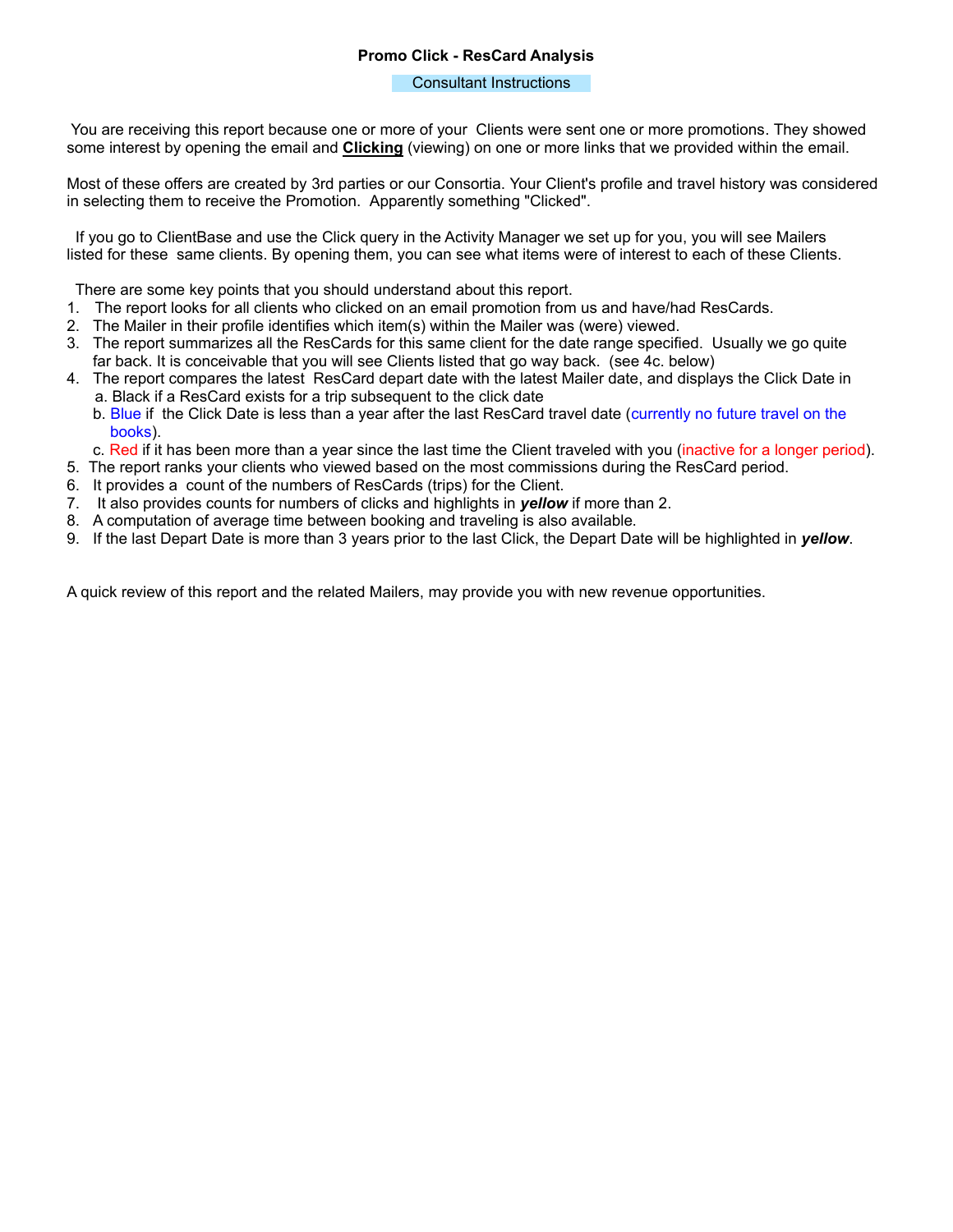| Mailers Between: | 01/01/2018 | and | 01/31/2019 |
|------------------|------------|-----|------------|
|------------------|------------|-----|------------|

| 6/7/201                        | <b>Promo Click - ResCard Analysis</b> |            |           |                                              |               |                              |                              |                |                          |  |  |
|--------------------------------|---------------------------------------|------------|-----------|----------------------------------------------|---------------|------------------------------|------------------------------|----------------|--------------------------|--|--|
| Mailers Between:               | 01/01/2018<br>and                     | 01/31/2019 |           |                                              |               |                              | Departed Between: 01/01/2015 | and 12/31/2020 | <u>Avg</u>               |  |  |
| <b>NAME</b>                    |                                       |            |           | <b>PROMO</b><br><b>CLICK</b><br><b>COUNT</b> | <b>CLICK</b>  | LAST RESCARD<br><b>COUNT</b> | REVENUE DEPART               | LAST           | Month<br>Bkg to<br>Depar |  |  |
|                                | <b>Darlene Porter</b>                 |            | <b>DP</b> |                                              | Darl@demo.com |                              |                              |                |                          |  |  |
| 85171 Card/Robert & Shirley    |                                       |            |           | $\overline{\mathbf{3}}$                      | 04/01/18      | 3                            | 6,637.44                     | 04/12/18       | 7                        |  |  |
| 117599 Bens/Nick & Mary        |                                       |            |           | $\overline{2}$                               | 02/26/18      | 5                            | 5,075.41                     | 02/20/18       | 3                        |  |  |
| 83964 Coun/Andy & Michele      |                                       |            |           | $\overline{\mathbf{5}}$                      | 03/14/18      | 4                            | 3,471.45                     | 03/08/18       | 4                        |  |  |
| 108836 Ment/Bill & Angie       |                                       |            |           | $\overline{2}$                               | 03/06/18      | 4                            | 2,674.58                     | 06/08/18       | 7                        |  |  |
| 116821 Ruhe/Nate & Alison      |                                       |            |           | 2                                            | 04/23/18      | 3                            | 2,645.94                     | 05/24/18       | 9                        |  |  |
| 84457 Bahe/Vijay & Kumkum      |                                       |            |           | $6\overline{6}$                              | 04/21/18      | 4                            | 2,438.75                     | 07/01/19       | 13                       |  |  |
| 83930 Well/Curt & Sandy        |                                       |            |           | $\overline{2}$                               | 02/19/18      | 5                            | 2,401.37                     | 08/28/18       | 6                        |  |  |
| 116363 Albe/Ryan & Jill        |                                       |            |           |                                              | 04/17/18      | 4                            | 2,369.19                     | 05/05/18       | 11                       |  |  |
| 83795 Mill/Joe & Yvonne        |                                       |            |           | 11                                           | 02/13/18      | 4                            | 2,317.12                     | 10/04/18       | $\overline{7}$           |  |  |
| 122945 Huntzinger/John & Irene |                                       |            |           | 12                                           | 04/23/18      | 1                            | 2,256.36                     | 05/12/18       | 8                        |  |  |
| 86103 Thor/Beth                |                                       |            |           |                                              | 03/18/18      | 5                            | 2,122.53                     | 07/20/17       | 4                        |  |  |
| 117001 Siwe/Ray & Vicki        |                                       |            |           | $6\overline{6}$                              | 03/03/18      | 4                            | 1,971.31                     | 06/08/18       | 5                        |  |  |
| 116364 Yack/Todd & Janice      |                                       |            |           | 1                                            | 04/17/18      | 4                            | 1,767.19                     | 05/05/18       | 10                       |  |  |

Avg Month Bkg to **Depart** 

| 83795 Mill/Joe & Yvonne        | 11                      | 02/13/18 | 4              | 2,317.12 | 10/04/18 | 7              |
|--------------------------------|-------------------------|----------|----------------|----------|----------|----------------|
| 122945 Huntzinger/John & Irene | 12                      | 04/23/18 | 1              | 2,256.36 | 05/12/18 | 8              |
| 86103 Thor/Beth                | 1                       | 03/18/18 | 5              | 2,122.53 | 07/20/17 | 4              |
| 117001 Siwe/Ray & Vicki        | $6\overline{6}$         | 03/03/18 | 4              | 1,971.31 | 06/08/18 | 5              |
| 116364 Yack/Todd & Janice      | $\mathbf{1}$            | 04/17/18 | 4              | 1,767.19 | 05/05/18 | 10             |
| 122728 Barhorst/Nelson & Joyce | 1                       | 04/17/18 | 1              | 1,696.93 | 12/27/17 | 5              |
| 119874 Sarg/Jay & Elaine       | 1                       | 04/17/18 | 1              | 1,651.17 | 07/14/16 | 3              |
| 84538 Keis/Rudy & Rhonda       | $\overline{2}$          | 02/13/18 | 4              | 1,645.85 | 02/15/18 | 3              |
| 123191 Schemmel/Rob & Cheryl   | $\overline{4}$          | 04/24/18 | 1              | 1,402.62 | 07/26/18 | 7              |
| 105925 Eiti/Ron & Betty        | 1                       | 03/12/18 | 4              | 1,060.22 | 02/26/18 | 5              |
| 122856 Lightle/Dan & Cheryl    | 1                       | 02/12/18 | 1              | 1,047.09 | 02/25/18 | 5              |
| 83135 Klot/Terrence & Susan    | 1                       | 01/28/18 | 2              | 1,020.94 | 02/10/18 | 4              |
| 84962 Kemp/Tiff                | $\overline{\mathbf{5}}$ | 02/07/18 | 2              | 974.92   | 01/14/18 | 4              |
| 121904 Curr/Bob & Linne        | 1                       | 02/24/18 | 2              | 970.89   | 03/10/18 | 3              |
| 123029 Boblit/Andrew           | $\overline{4}$          | 04/20/18 | 1              | 968.04   | 04/25/18 | 6              |
| 122848 Scheer/Qwinton          | $\overline{\mathbf{c}}$ | 04/04/18 | 1              | 929.38   | 08/06/18 | 10             |
| 123138 Miller/Chad & Fran      | $\overline{\mathbf{3}}$ | 04/06/18 | 1              | 873.11   | 06/10/18 | 6              |
| 123205 Castle/Eric             | $\overline{2}$          | 01/29/18 | 1              | 863.04   | 10/08/18 | 9              |
| 83112 Hors/Denny & Leah        | $\overline{\mathbf{3}}$ | 02/20/18 | 2              | 850.52   | 02/10/18 | 4              |
| 89250 Lang/Darren & Pat        | $\mathbf 1$             | 02/25/18 | 1              | 844.88   | 03/10/18 | $\overline{4}$ |
| 122761 Helmlinger/Graham       | 1                       | 02/16/18 | 1              | 779.49   | 06/04/18 | 10             |
| 122928 Kercher/Tami            | 1                       | 01/17/18 | 1              | 743.57   | 12/22/17 | $\overline{c}$ |
| 85276 Seeg/Randy & Lisa        | $\overline{\mathbf{4}}$ | 04/17/18 | 2              | 630.92   | 04/28/18 | 5              |
| 83595 Burd/Ned & Machelle      | 1                       | 01/27/18 | 1              | 630.80   | 05/29/18 | 4              |
| 83825 Heck/Jason & Sandy       | 1                       | 01/29/18 | 1              | 591.68   | 02/02/18 | 5              |
| 122727 Ware/Allissa            | $\overline{\mathbf{3}}$ | 03/25/18 | 1              | 564.08   | 06/24/18 | 11             |
| 108747 Monn/Mike               | $\overline{2}$          | 03/13/18 | 1              | 498.68   | 03/15/18 | $\overline{7}$ |
| 108744 Monn/Ed & Lisa          | 1                       | 02/24/18 | 1              | 492.47   | 03/16/18 | 7              |
| 123076 Dubbs/Tim               | 1                       | 03/04/18 | 1              | 477.80   | 08/05/18 | 8              |
| 122803 Tebbe/Amy               | $\overline{\mathbf{5}}$ | 03/08/18 | 1              | 454.24   | 03/15/18 | 7              |
| 83891 Osbo/Marcia              | $\mathbf 1$             | 02/21/18 | 2              | 402.36   | 09/18/18 | 5              |
| 83807 Barh/Mary Jo             | 1                       | 01/31/18 | 1              | 399.50   | 12/27/17 | $\overline{c}$ |
| 120444 Knou/Jason & Jodi       | $\overline{4}$          | 02/02/18 | 2              | 387.36   | 01/28/18 | $\overline{a}$ |
| 117023 Arak/Kyoko              | 1                       | 02/19/18 | $\overline{c}$ | 374.81   | 09/18/18 | 4              |
| 122514                         | $\overline{4}$          | 04/18/18 | 1              | 366.62   | 10/29/17 | 5              |
| 116027 Sief/Scott & Cheryl     | $\overline{2}$          | 02/14/18 | 1              | 347.44   | 02/12/15 | 8              |
| 123153 Swords/Darlene          | $\overline{2}$          | 02/07/18 | 1              | 342.74   | 02/18/18 | $\overline{a}$ |
| 123357 Chaffin/Thad & Tonya    | 1                       | 04/04/18 | 1              | 324.85   | 06/23/18 | 4              |
| 123289 Langston/Kyle & Whitney | $\overline{2}$          | 02/28/18 | 1              | 274.76   | 10/26/18 | 9              |
|                                |                         |          |                |          |          |                |

Report Last Revised 07/12/2017

2 C:\Users\Ken\Dropbox\TRAMS\PromoClickResCardComparison.rpt

Show Detail **Agents** Consultant Instructions Consultant Instructions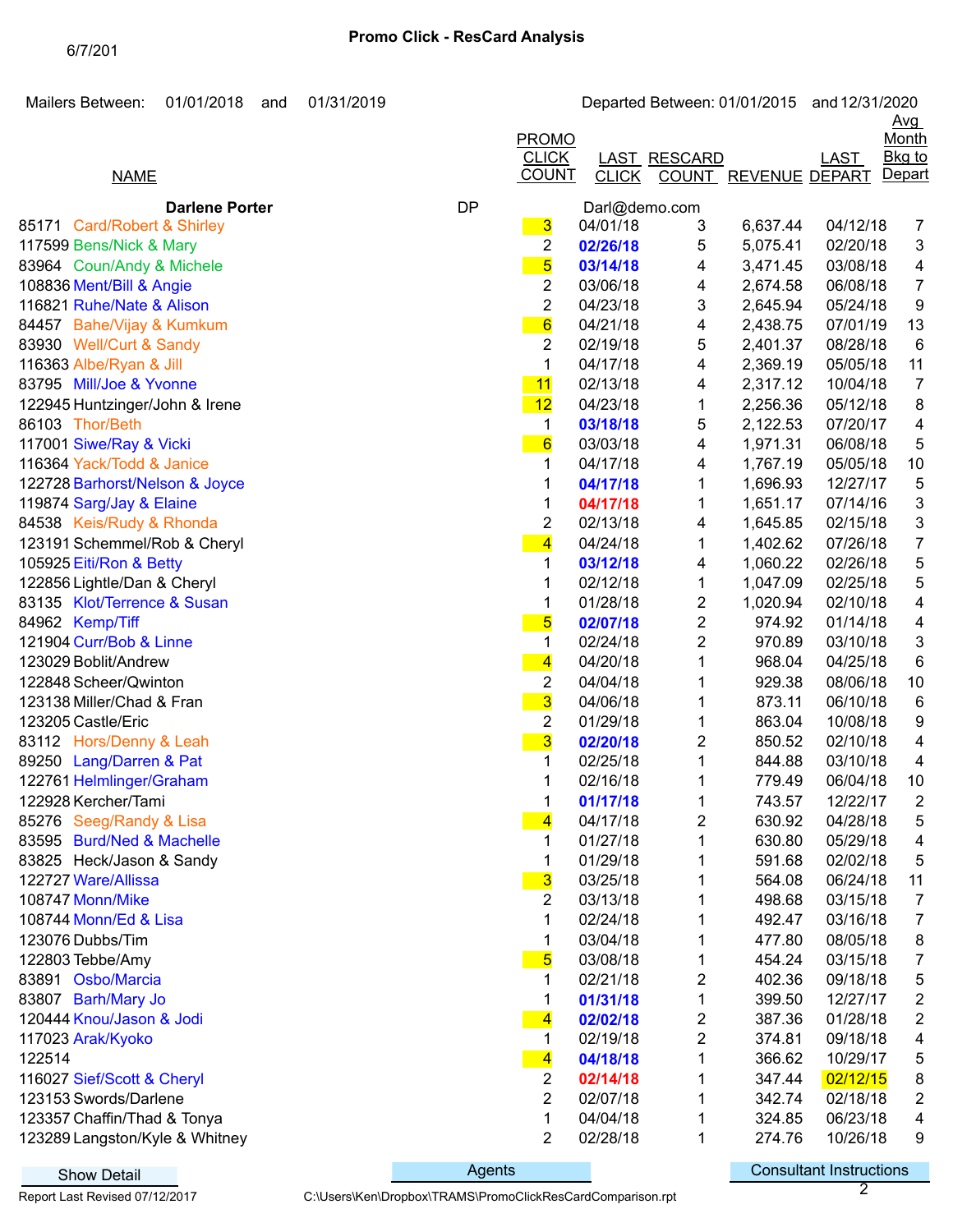# **Promo Click - ResCard Analysis**

| Mailers Between:              | 01/01/2018  | and | 01/31/2019 |              | Departed Between: 01/01/2015 | and 12/31/2020 |                       |          |            |
|-------------------------------|-------------|-----|------------|--------------|------------------------------|----------------|-----------------------|----------|------------|
|                               |             |     |            |              |                              |                |                       |          | <u>Avg</u> |
|                               |             |     |            | <b>PROMO</b> |                              |                |                       |          | Month      |
|                               |             |     |            | <b>CLICK</b> |                              | LAST RESCARD   |                       | LAST     | Bkg to     |
|                               | <b>NAME</b> |     |            | <b>COUNT</b> | <b>CLICK</b>                 | <b>COUNT</b>   | <b>REVENUE DEPART</b> |          | Depart     |
| 122884 Huston/John & Kristie  |             |     |            | 5            | 04/02/18                     |                | 244.24                | 06/27/18 | -9         |
| 83352 Meie/Jane               |             |     |            | 2            | 02/08/18                     | 4              | 182.01                | 01/28/18 | 2          |
| 123033 Bohman/Steve & Kathryn |             |     |            |              | 01/15/18                     |                | 148.68                | 01/28/18 | 3          |
| 90633 Jone/Kristin            |             |     |            |              | 02/12/18                     |                | 85.00                 | 12/21/18 | 1          |
| 84620<br>Kram/Mary            |             |     |            | 2            | 02/10/18                     |                | 64.25                 | 02/15/18 | 3          |
|                               |             |     |            |              |                              |                | 64,756.59             |          |            |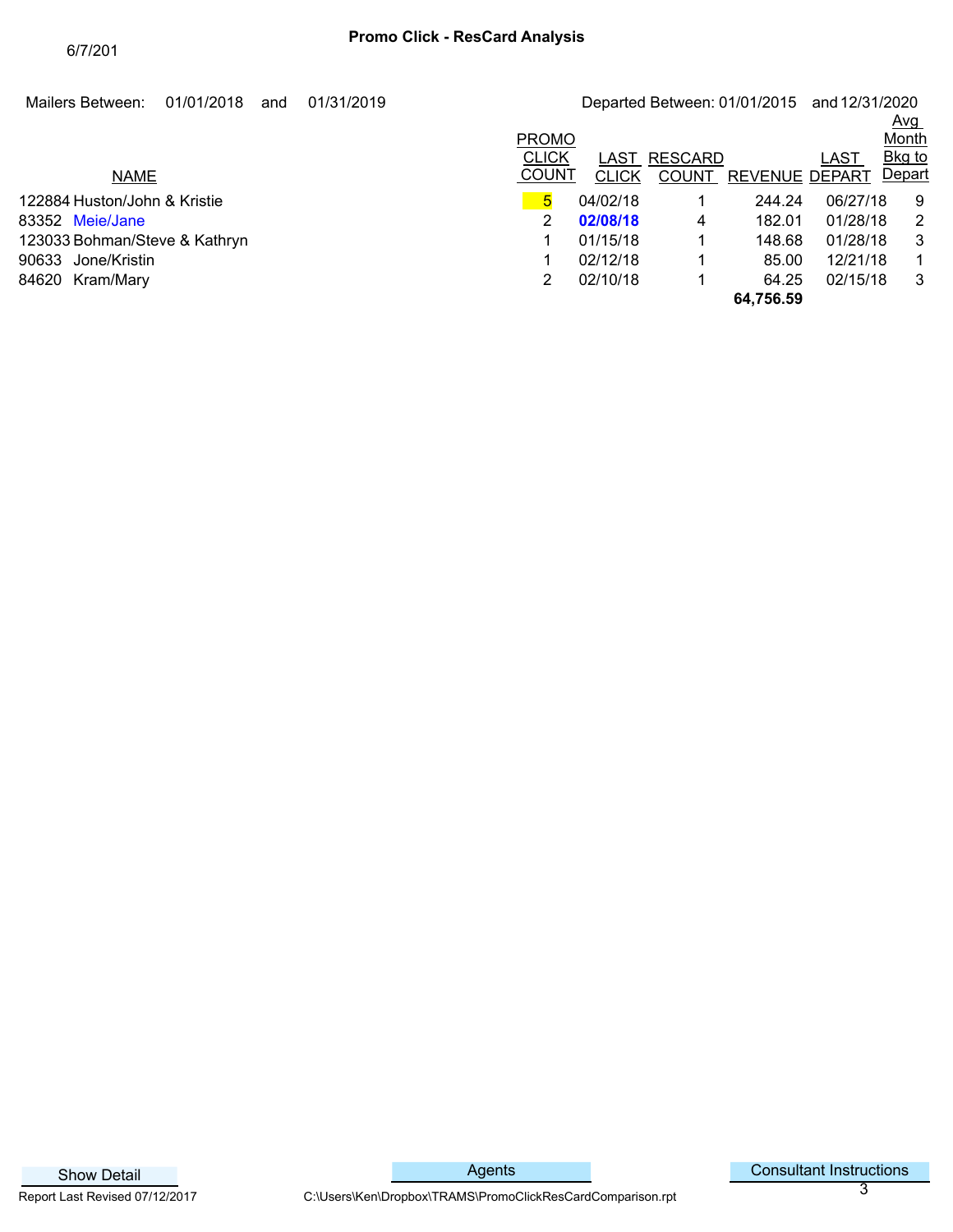| Mailers Between:                   | 01/01/2018          | and | 01/31/2019 |           |                         |               |                     | Departed Between: 01/01/2015 and 12/31/2020                                                |             |                         |
|------------------------------------|---------------------|-----|------------|-----------|-------------------------|---------------|---------------------|--------------------------------------------------------------------------------------------|-------------|-------------------------|
|                                    |                     |     |            |           |                         |               |                     |                                                                                            |             | <u>Avg</u>              |
|                                    |                     |     |            |           | <b>PROMO</b>            |               |                     |                                                                                            |             | Month                   |
|                                    |                     |     |            |           | <b>CLICK</b>            |               | <b>LAST RESCARD</b> |                                                                                            | <b>LAST</b> | Bkg to                  |
| <b>NAME</b>                        |                     |     |            |           | <b>COUNT</b>            | <b>CLICK</b>  |                     | COUNT REVENUE DEPART                                                                       |             | Depart                  |
|                                    | <b>Donna Spring</b> |     |            | <b>DS</b> |                         | Donn@demo.com |                     |                                                                                            |             |                         |
| 115805 Sear/Mark & Marlene         |                     |     |            |           | 74                      | 04/05/18      | 19                  | 37,933.37                                                                                  | 04/02/20    | 14                      |
| 116251 Szor/Wayne & Susan          |                     |     |            |           | 2                       | 03/23/18      | $\mathsf 3$         | 9,072.76                                                                                   | 03/24/18    | $\overline{7}$          |
| 106591 Stil/John                   |                     |     |            |           | 1                       | 01/01/18      | $\overline{7}$      | 8,047.86                                                                                   | 04/09/19    | 10                      |
| 116274 Tomb/Edward & Laura         |                     |     |            |           | 1                       | 02/09/18      | 5                   | 5,928.41                                                                                   | 01/20/19    | 12                      |
| 106376 Bail/Lynn                   |                     |     |            |           | 1                       | 03/11/18      | 5                   | 5,410.37                                                                                   | 01/03/19    | 6                       |
| Lowm/Angela<br>264                 |                     |     |            |           | $\overline{2}$          | 02/03/18      | $\overline{c}$      | 5,003.55                                                                                   | 01/19/17    | $-1$                    |
| 123065 Grunwald/Fiona & Stefan     |                     |     |            |           | 1                       | 02/13/18      | 3                   | 4,893.84                                                                                   | 12/22/18    | 5                       |
| 106668 Deal/William & Paula        |                     |     |            |           | 1                       | 04/17/18      | 3                   | 4,577.42                                                                                   | 09/08/18    | 13                      |
| 106316 Alex/Tom & Peg              |                     |     |            |           | $\overline{2}$          | 02/03/18      | 3                   | 3,849.14                                                                                   | 06/01/18    | 4                       |
| 102442 Nadl/Tom & Joy              |                     |     |            |           | 19                      | 02/23/18      | 4                   | 3,341.00                                                                                   | 12/04/18    | 5                       |
| 122481                             |                     |     |            |           | $\overline{4}$          | 03/01/18      | 1                   | 3,308.69                                                                                   | 08/18/18    | 15                      |
| 109298 Stra/Mary                   |                     |     |            |           | $\overline{\mathbf{3}}$ | 03/21/18      | 1                   | 2,853.03                                                                                   | 06/15/18    | 13                      |
| 123190 Ehli/Ken & Carol            |                     |     |            |           | 1                       | 01/19/18      | $\mathbf 1$         | 2,749.62                                                                                   | 03/03/18    | $\overline{2}$          |
| 117379 Ches/Judy & John            |                     |     |            |           | 1                       | 03/20/18      | 5                   | 2,726.83                                                                                   | 03/15/18    | $\mathbf{1}$            |
| 116579 Baro/Matthew & Dyana        |                     |     |            |           | 1                       | 04/07/18      | 6                   | 2,691.41                                                                                   | 04/20/18    | 3                       |
| 119818 Sear/Deedee & Justin        |                     |     |            |           | 11                      | 04/09/18      | 3                   | 1,728.26                                                                                   | 05/28/19    | 13                      |
| 123457 Theobald/Don & Martha       |                     |     |            |           | 1                       | 04/12/18      | $\mathbf 1$         | 1,648.34                                                                                   | 05/25/19    | 14                      |
| 122700 Colbert/Linda               |                     |     |            |           | $\overline{2}$          | 01/01/18      | $\mathbf 1$         | 1,583.52                                                                                   | 01/19/18    | 6                       |
| 123177 Dietrich/Tom & Penny        |                     |     |            |           | $\overline{2}$          | 04/16/18      | $\mathbf 1$         | 1,371.00                                                                                   | 08/11/18    | $\overline{7}$          |
| 47531 Nowe/Peter & Sherry          |                     |     |            |           | 10                      | 04/11/18      | $\mathbf 2$         | 1,210.84                                                                                   | 05/11/18    | 13                      |
| 123196 Beckman/Debbie & Mike       |                     |     |            |           | 1                       | 03/29/18      | $\mathbf 1$         | 865.85                                                                                     | 04/11/18    | $\overline{c}$          |
| 106106 Leid/Bruce                  |                     |     |            |           | $\overline{2}$          | 02/01/18      | 1                   | 841.03                                                                                     | 05/19/18    | $\overline{\mathbf{4}}$ |
| 123447 Gorman/Michelle             |                     |     |            |           | $\overline{2}$          | 04/15/18      | $\mathbf{1}$        | 808.70                                                                                     | 08/01/18    | 4                       |
| 119508 Poma/Whitney & Jonathan     |                     |     |            |           | $\mathbf{1}$            | 02/12/18      | $\mathbf{1}$        | 720.03                                                                                     | 03/03/16    | 1                       |
| 106063 Sche/Howard & Mary Ann      |                     |     |            |           | 1                       | 03/12/18      | $\mathbf{1}$        | 696.24                                                                                     | 07/31/18    | 8                       |
| 123277 Palte & Kristine Thatcher/M |                     |     |            |           | 1                       | 02/15/18      | 1                   | 644.65                                                                                     | 07/15/18    | 5                       |
| 122759 Wasserman/Ann & Neil        |                     |     |            |           | 1                       | 02/27/18      | $\mathbf 1$         | 591.61                                                                                     | 08/16/18    | 12                      |
| 123348 Klute/Evan Kinney/Sarah     |                     |     |            |           | 1                       | 03/14/18      | $\mathbf 1$         | 564.44                                                                                     | 03/18/18    | $\mathbf{1}$            |
| 108271 Voza/Lesli                  |                     |     |            |           | 1                       | 03/19/18      | $\mathbf 1$         | 513.32                                                                                     | 03/31/18    | $\overline{7}$          |
| 123200 Terrell/Sarah & Josh        |                     |     |            |           | 1                       | 03/02/18      | $\mathbf 1$         | 364.10                                                                                     | 03/01/18    | $\mathbf{1}$            |
| 123105 Hardman/Paul & Jill         |                     |     |            |           | 1                       | 04/23/18      | 1                   | 222.33                                                                                     | 04/24/18    | 4                       |
|                                    |                     |     |            |           |                         |               |                     | $\overline{A}$ and $\overline{B}$ and $\overline{B}$ and $\overline{B}$ and $\overline{B}$ |             |                         |

**116,761.56**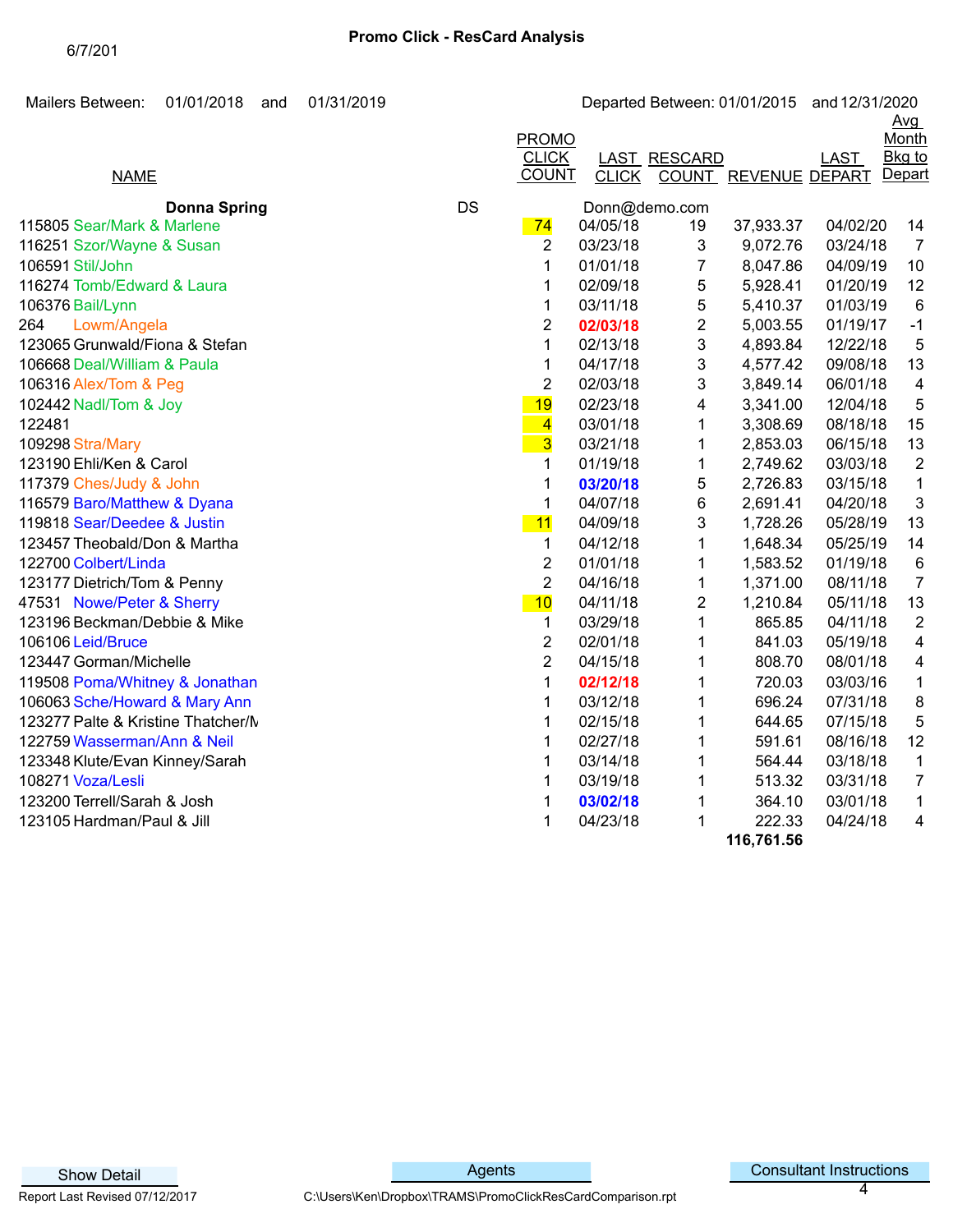| Mailers Between: | 01/01/2018 and | 01/31/2019 |
|------------------|----------------|------------|
|                  |                |            |

48960 Paul/Stan and Carol 117264 Hise/Charles Caldwell & M

55891 McKi/Susan & John 120517 Leac/Donald & Jane 78452 Wigr/Jim & Christine 120518 Stud/Kent & Susan 106946 Rhod/Jodi & Steve 60747 Barr/Jeanne

105713 Hust/Kelsie & Terance 123440 Ewing/Joe & Rosemary 120145 New/Lois & Frank 100250 Bell/John & Sandra 122637 Leidheiser/Melody & Paul 123366 Warden/Christy & Ryan 123240 Ferguson/Pat & Richard 1450 John/Molly & Joel 123273 Bryant/Abbie and Heath 117047 Manl/Stephanie Hendersor 123297 Hamilton/Jeff & Amanda

122629 Potvin/Holly 119835 Nadr/Ken & Diane 58574 Whit/Kirt & Karen 115983 Hack/Jacob & Carrie 106012 Hitc/Jim & Julie 99031 Doyl/Sean & Heidi 123052 Light/Irmina 123353 Daniels/Lauren

115354 Beis/Bob

123332 Johnson/Phil

120723 Adam/Mark

99391 Bake/Danielle & Andrew

123419 Ashley/Janet & Ronald

123411 Donini/Nancy & Louis 106030 Corr/Marvin & Mary

123156 Cracraft/Matthew & Renee

Mailers Between: 01/01/2018 and 01/31/2019 Departed Between: 01/01/2015 and12/31/2020

| reen.<br><b>UI/UI/ZUIO</b><br>anu<br>01/21/2019 |           |                              |               |                | Departed Between. 01/01/2015 and 12/31/2020 |             |                           |
|-------------------------------------------------|-----------|------------------------------|---------------|----------------|---------------------------------------------|-------------|---------------------------|
|                                                 |           |                              |               |                |                                             |             | <u>Avg</u>                |
|                                                 |           | <b>PROMO</b>                 |               |                |                                             |             | <b>Month</b>              |
| <b>NAME</b>                                     |           | <b>CLICK</b><br><b>COUNT</b> | <b>CLICK</b>  | LAST RESCARD   | COUNT REVENUE DEPART                        | <b>LAST</b> | Bkg to<br>Depart          |
|                                                 |           |                              |               |                |                                             |             |                           |
| <b>Jane Smith</b>                               | <b>JS</b> |                              | jane@demo.com |                |                                             |             |                           |
| <b>Stan and Carol</b>                           |           | 1                            | 04/17/18      | 3              | 5,756.26                                    | 05/22/17    | 9                         |
| <b>Charles Caldwell &amp; M</b>                 |           | 1                            | 04/17/18      | 3              | 5,679.60                                    | 10/04/17    | 8                         |
| Susan & John                                    |           | $\overline{2}$               | 03/28/18      | 3              | 4,999.61                                    | 04/03/17    | 8                         |
| Donald & Jane                                   |           | 15                           | 03/21/18      | 3              | 4,754.64                                    | 09/10/18    | 10                        |
| Jim & Christine                                 |           | 1                            | 01/04/18      | 4              | 3,568.51                                    | 11/11/18    | 6                         |
| Kent & Susan                                    |           | $\boldsymbol{2}$             | 02/19/18      | $\overline{2}$ | 3,484.30                                    | 09/25/18    | 8                         |
| Jodi & Steve                                    |           | $\overline{\mathbf{8}}$      | 04/16/18      | $\overline{2}$ | 3,334.50                                    | 06/23/18    | 6                         |
| leanne                                          |           | $\overline{\mathbf{3}}$      | 03/09/18      | $\overline{2}$ | 2,407.29                                    | 07/11/18    | 4                         |
| Kelsie & Terance                                |           | $\overline{2}$               | 02/24/18      | 3              | 2,359.93                                    | 03/09/18    | 5                         |
| y/Joe & Rosemary                                |           | 1                            | 04/04/18      | 1              | 2,329.28                                    | 09/08/19    | 17                        |
| ois & Frank                                     |           | 1                            | 04/17/18      | 1              | 2,096.12                                    | 06/01/17    | 9                         |
| ohn & Sandra                                    |           | 35                           | 04/14/18      | 3              | 1,991.92                                    | 04/08/17    | 9                         |
| eiser/Melody & Paul                             |           | $\overline{\mathbf{5}}$      | 01/25/18      | 1              | 1,876.31                                    | 01/12/18    | 6                         |
| en/Christy & Ryan                               |           | 16                           | 04/17/18      | 1              | 1,785.20                                    | 06/17/18    | $\mathsf 3$               |
| son/Pat & Richard                               |           | $\overline{4}$               | 02/10/18      | 1              | 1,560.82                                    | 09/19/18    | 8                         |
| Molly & Joel                                    |           | $\mathbf 1$                  | 02/03/18      | 3              | 1,408.33                                    | 03/27/18    | $\boldsymbol{2}$          |
| t/Abbie and Heath                               |           | 1                            | 02/16/18      | $\overline{2}$ | 1,350.20                                    | 12/15/18    | $\bf 8$                   |
| <b>Stephanie Hendersor</b>                      |           | $6\overline{6}$              | 03/30/18      | 3              | 1,240.76                                    | 02/24/18    | $\mathbf{2}$              |
| ton/Jeff & Amanda                               |           | 1                            | 02/22/18      | 1              | 1,180.65                                    | 03/25/18    | 1                         |
| <b>Holly</b>                                    |           | 1                            | 01/10/18      | 1              | 1,054.89                                    | 01/12/18    | 9                         |
| <b>Ken &amp; Diane</b>                          |           | 1                            | 04/17/18      | 1              | 1,049.42                                    | 08/31/16    | $\sqrt{5}$                |
| <b>Kirt &amp; Karen</b>                         |           | $\overline{\mathbf{3}}$      | 04/02/18      | 1              | 1,028.82                                    | 04/17/18    | $\overline{\mathcal{A}}$  |
| Jacob & Carrie                                  |           | 9                            | 03/28/18      | $\overline{c}$ | 916.48                                      | 06/18/18    | 1                         |
| im & Julie                                      |           | 10                           | 02/08/18      | 1              | 890.86                                      | 05/10/18    | $\ensuremath{\mathsf{3}}$ |
| Sean & Heidi                                    |           | $\overline{2}$               | 01/10/18      | $\overline{c}$ | 766.04                                      | 02/24/18    | $\mathbf 5$               |
| Irmina                                          |           | 1                            | 02/15/18      | 1              | 629.63                                      | 07/17/18    | $\bf 8$                   |
| <b>Is/Lauren</b>                                |           | $\overline{2}$               | 03/08/18      | 1              | 561.05                                      | 08/20/18    | 6                         |
| Danielle & Andrew                               |           | 1                            | 04/17/18      | 2              | 559.40                                      | 04/19/18    | 4                         |
| <b>Bob</b>                                      |           | $\overline{c}$               | 04/01/18      | 1              | 464.63                                      | 04/14/18    | 1                         |
| y/Janet & Ronald                                |           | $\overline{\mathbf{5}}$      | 04/09/18      | 1              | 410.20                                      | 11/03/18    | 8                         |
| son/Phil                                        |           | 1                            | 03/05/18      | 1              | 396.38                                      | 08/04/18    | $\sqrt{5}$                |
| ii/Nancy & Louis                                |           | 1                            | 04/06/18      | 1              | 395.08                                      | 11/03/18    | 8                         |
| Marvin & Mary                                   |           | 2                            | 01/11/18      | $\overline{c}$ | 290.74                                      | 01/16/18    | $\pmb{0}$                 |
| /Mark                                           |           | 1                            | 01/22/18      | $\overline{2}$ | 93.90                                       | 01/15/18    | $\sqrt{5}$                |
| aft/Matthew & Renee                             |           | 1                            | 01/07/18      | 1              | 74.88                                       | 01/21/18    | 1                         |
|                                                 |           |                              |               |                | 62,746.63                                   |             |                           |
|                                                 |           |                              |               |                |                                             |             |                           |

| <b>Show Detail</b>             |  |
|--------------------------------|--|
| Report Last Revised 07/12/2017 |  |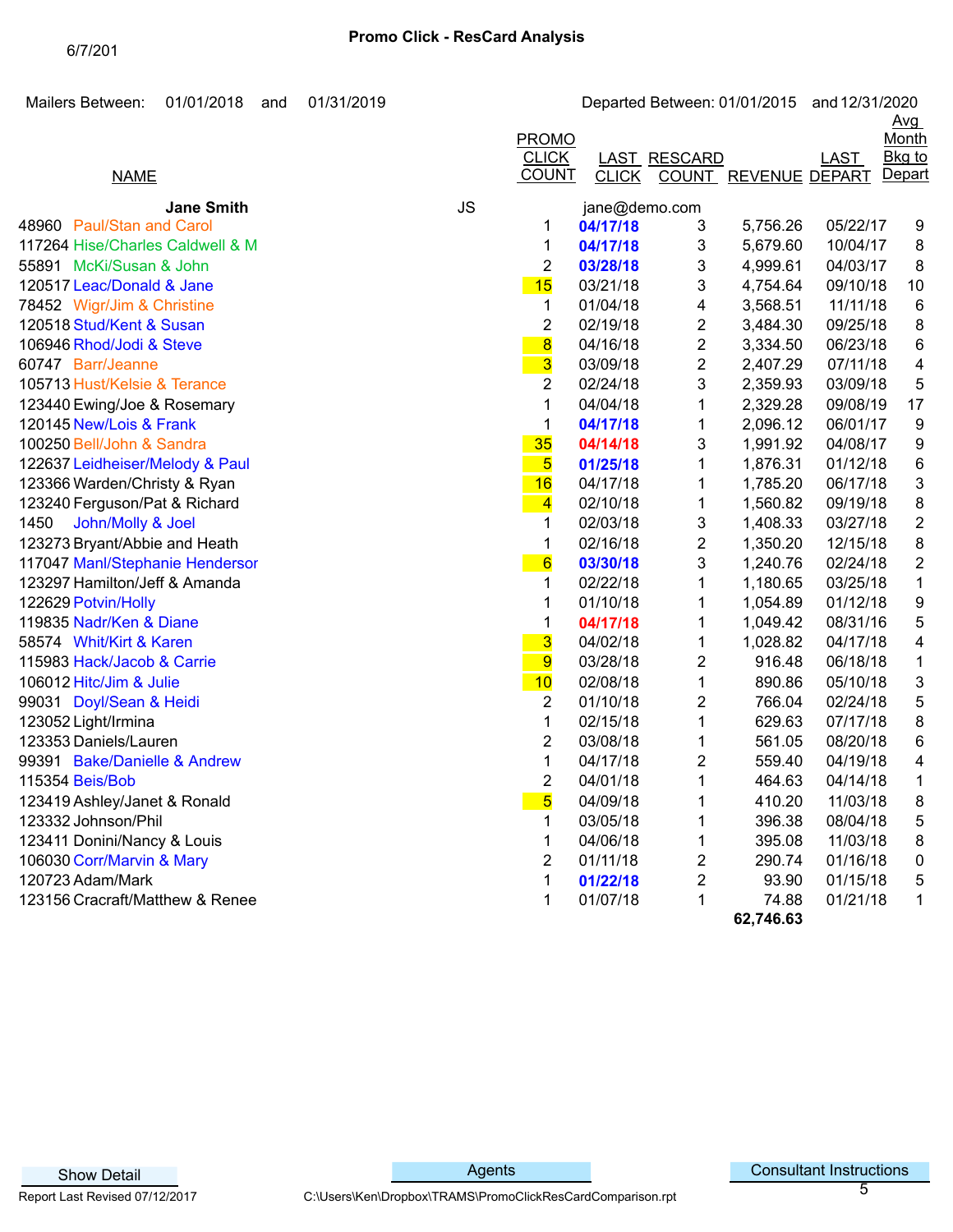| Mailers Between: |  |  | 01/01/2018 and 01/31/2019 |
|------------------|--|--|---------------------------|
|------------------|--|--|---------------------------|

35296 Koss/Jim & Polly

99659 Wise/Ron

120734 Lopa/Jim 63907 Leed/Susan

| Mailers Between:          | 01/01/2018 | and | 01/31/2019 |    |                                              |                      |                                | Departed Between: 01/01/2015 | and 12/31/2020 | <u>Avg</u>                |
|---------------------------|------------|-----|------------|----|----------------------------------------------|----------------------|--------------------------------|------------------------------|----------------|---------------------------|
| <b>NAME</b>               |            |     |            |    | <b>PROMO</b><br><b>CLICK</b><br><b>COUNT</b> | LAST<br><b>CLICK</b> | <b>RESCARD</b><br><b>COUNT</b> | <b>REVENUE DEPART</b>        | LAST           | Month<br>Bkg to<br>Depart |
|                           | Jen Auld   |     |            | JW |                                              |                      | Jennifer@demo.com              |                              |                |                           |
| 5296 Koss/Jim & Polly     |            |     |            |    |                                              | 02/11/18             | 2                              | 3,163.70                     | 10/23/18       | 10                        |
| Wise/Ron<br>9659          |            |     |            |    | $\sqrt{5}$                                   | 03/01/18             | 2                              | 1,772.02                     | 02/17/18       | 4                         |
| 9480 Mood/Taye & Rojer    |            |     |            |    |                                              | 01/24/18             | 2                              | 1,671.34                     | 07/25/18       | 5                         |
| 1460 Yous/Barry & Nancy   |            |     |            |    |                                              | 04/17/18             | 1                              | 1,069.43                     | 09/05/17       | 9                         |
| 19577 McIn/Travis         |            |     |            |    | $\overline{\mathbf{3}}$                      | 04/18/18             | 4                              | 1,062.47                     | 09/22/18       | 5                         |
| 22757 Wise/Mackenzie      |            |     |            |    | $\overline{\mathbf{3}}$                      | 02/22/18             | 1                              | 898.69                       | 02/17/18       | 6                         |
| 8996 Ship/Brent & Heather |            |     |            |    |                                              | 02/04/18             | 3                              | 796.54                       | 02/14/18       | 5                         |
| 20734 Lopa/Jim            |            |     |            |    | $\overline{4}$                               | 02/27/18             | 2                              | 710.86                       | 12/01/18       | 11                        |
| 3907 Leed/Susan           |            |     |            |    | $\overline{4}$                               | 04/09/18             |                                | 429.23                       | 05/26/18       | 8                         |
|                           |            |     |            |    |                                              |                      |                                | 11,574.28                    |                |                           |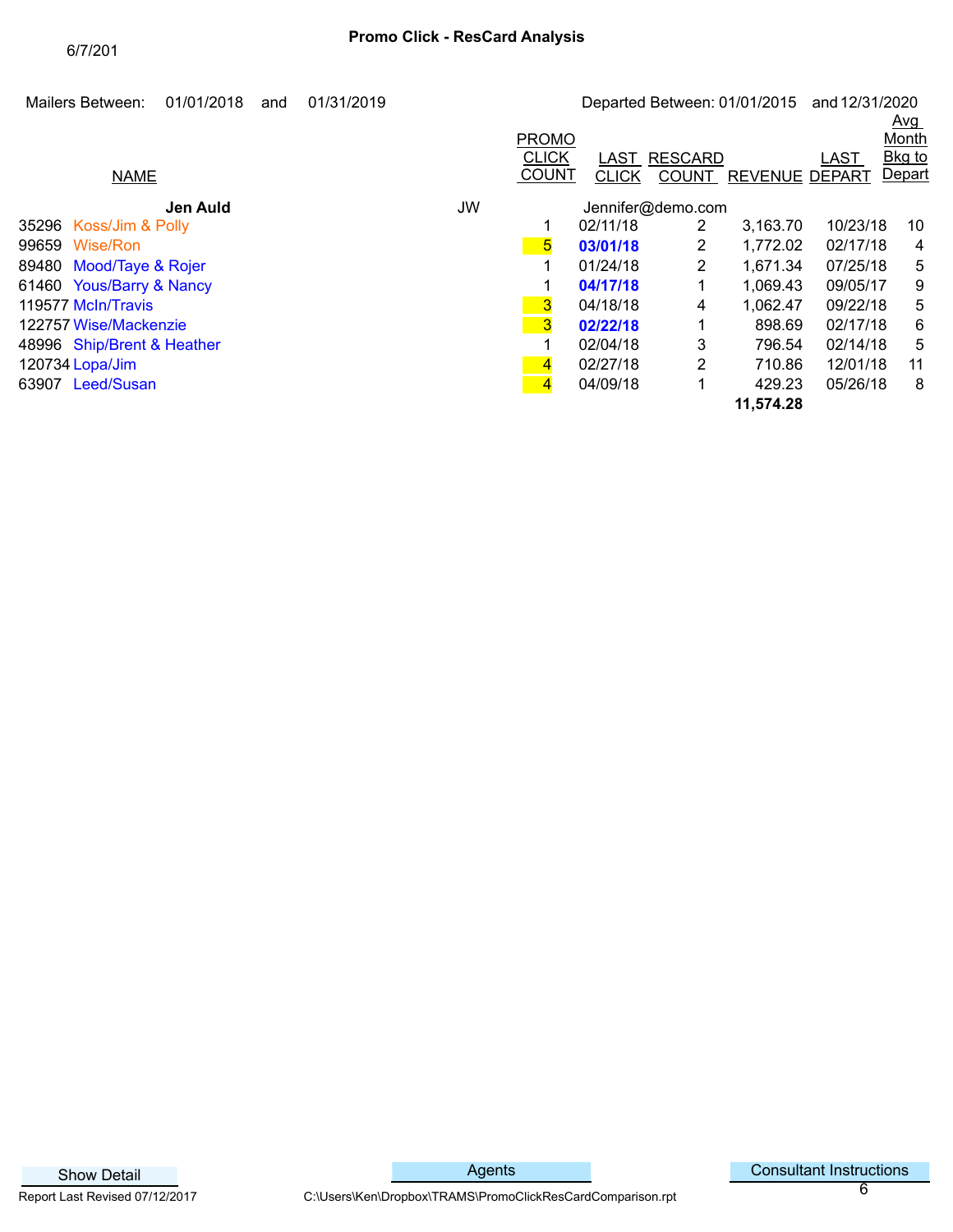| Mailers Between: 01/01/2018 and 01/31/2019 |  |  |
|--------------------------------------------|--|--|
|                                            |  |  |

|                             |    | <b>PROMO</b>            |              |                         |                      |          | Avg<br>Month            |
|-----------------------------|----|-------------------------|--------------|-------------------------|----------------------|----------|-------------------------|
|                             |    | <b>CLICK</b>            |              | <b>LAST RESCARD</b>     |                      | LAST     | Bkg to                  |
| <b>NAME</b>                 |    | <b>COUNT</b>            | <b>CLICK</b> |                         | COUNT REVENUE DEPART |          | Depart                  |
|                             |    |                         |              |                         |                      |          |                         |
| <b>Linda Brown</b>          | LB |                         |              | Linda@demo.com          |                      |          |                         |
| Melissa & Brian             |    | $\mathbf{1}$            | 04/17/18     | 18                      | 38,183.63            | 03/19/19 | 11                      |
| <b>Robin &amp; Budd</b>     |    | 10                      | 04/20/18     | 6                       | 9,859.00             | 05/12/19 | 10                      |
| Peggy                       |    | 13                      | 03/12/18     | $\overline{2}$          | 7,494.48             | 06/23/18 | $\overline{7}$          |
| ave & Sue                   |    | $\overline{2}$          | 03/22/18     | $\,6$                   | 5,593.85             | 02/01/20 | 18                      |
| <b>Scott &amp; Rosemary</b> |    | $\overline{2}$          | 02/20/18     | $\sqrt{5}$              | 3,747.70             | 02/24/18 | $\overline{\mathbf{4}}$ |
| <b>Terrie &amp; Neil</b>    |    | $\overline{2}$          | 02/14/18     | $\mathfrak{S}$          | 2,932.22             | 05/12/19 | $\,8\,$                 |
| Hal & Mary                  |    | $\mathbf{1}$            | 02/16/18     | $\mathfrak{S}$          | 2,622.29             | 08/22/18 | $\bf 8$                 |
| Joanne & Herb               |    | $\mathbf{1}$            | 01/25/18     | $\mathbf 1$             | 2,551.48             | 08/06/18 | 10                      |
| Kristen & Matt              |    | $\overline{3}$          | 01/08/18     | $\overline{\mathbf{4}}$ | 2,011.73             | 01/01/18 | $\,6$                   |
| Cathy & Bob                 |    | $\overline{4}$          | 02/16/18     | $\overline{2}$          | 1,999.60             | 05/12/19 | 10                      |
| <b>Sonny and Sue</b>        |    | $6\overline{6}$         | 03/08/18     | $\sqrt{5}$              | 1,902.81             | 10/28/18 | 5                       |
| Debbie & Victor             |    | $\overline{2}$          | 03/21/18     | $\mathbf{1}$            | 1,887.20             | 03/24/19 | 13                      |
| <b>Clint &amp; Christy</b>  |    | $\overline{\mathbf{5}}$ | 03/24/18     | $\overline{2}$          | 1,801.70             | 03/24/18 | $\boldsymbol{2}$        |
| Cynthia                     |    | $\mathbf{1}$            | 04/17/18     | 4                       | 1,765.33             | 09/23/17 | 9                       |
| Richard & Joyce             |    | $\mathbf{1}$            | 03/07/18     | $\mathfrak{B}$          | 1,690.13             | 02/26/18 | 6                       |
| rmick/Mary Jo               |    | $\overline{\mathbf{4}}$ | 04/02/18     | 1                       | 1,590.27             | 03/24/18 | 6                       |
| er/Roger & Barb             |    | $\overline{2}$          | 03/26/18     | 1                       | 1,539.14             | 04/10/18 | 4                       |
| as/Barb & Lynn              |    | $\overline{4}$          | 04/09/18     | 1                       | 1,504.04             | 04/10/18 | 4                       |
| ter/Cindy                   |    | $\overline{\mathbf{5}}$ | 03/23/18     | 1                       | 1,199.27             | 03/11/18 | 3                       |
| er & Margaret Poulos/       |    | $\overline{2}$          | 03/07/18     | 1                       | 947.81               | 05/26/18 | 3                       |
| /Carrie                     |    | $\mathbf{1}$            | 01/20/18     | $\mathbf 1$             | 811.60               | 02/14/18 | $\mathbf 1$             |
| Paula & Terry               |    | $\mathbf{1}$            | 02/13/18     | $\overline{2}$          | 740.97               | 02/25/16 | $\mathbf 1$             |
| ert/Ariel & Matthew         |    | 1                       | 02/07/18     | $\mathbf{1}$            | 728.67               | 03/18/18 | $\overline{2}$          |
| npas/Brian                  |    | $\mathbf 1$             | 01/02/18     | 1                       | 713.44               | 02/24/18 | $\overline{2}$          |
| el & Hannah Lyle/And        |    | $\overline{4}$          | 04/10/18     | 1                       | 647.88               | 07/20/18 | $\bf 8$                 |
| r/Diane                     |    | $6\overline{6}$         | 04/16/18     | 1                       | 623.64               | 04/27/18 | $\mathfrak{B}$          |
| ricia & Bud                 |    | $\overline{9}$          | 02/22/18     | $\boldsymbol{2}$        | 523.92               | 12/16/16 | 12                      |
| Reggie & Ann                |    | $\overline{2}$          | 04/08/18     | 3                       | 471.90               | 10/28/18 | 14                      |
| II/Sandy                    |    | $\overline{7}$          | 01/16/18     | 1                       | 460.66               | 01/06/18 | $\mathbf{1}$            |
| Jason & Jennifer            |    | $\mathbf{1}$            | 01/08/18     | 1                       | 172.44               | 02/17/18 | $\mathbf{1}$            |
| onnie & Matt                |    | $\mathbf{1}$            | 03/23/18     | 1                       | 53.60                | 04/28/18 | $\boldsymbol{2}$        |
| rland/Mary                  |    | $\mathbf 1$             | 02/12/18     | 1                       | 20.00                | 12/14/17 | $\mathbf 5$             |
| <b>Connie</b>               |    | $\mathbf{1}$            | 04/17/18     | 1                       | 11.88                | 04/15/17 | 0                       |
|                             |    |                         |              |                         | 98,804.28            |          |                         |
|                             |    |                         |              |                         |                      |          |                         |

Departed Between: 01/01/2015 and 12/31/2020

103971 Hard/Melissa & Brian 119774 Fish/Robin & Budd

90771 Levy/Scott & Rosemary 116110 Thom/Terrie & Neil 119410 Brad/Hal & Mary 96684 Meye/Joanne & Herb 119897 Thor/Kristen & Matt 53249 Gell/Cathy & Bob 30928 Barr/Sonny and Sue 123369 Cook/Debbie & Victor 120455 Birk/Clint & Christy 113798 Shel/Cynthia

793 Deri/Richard & Joyce 122854 McCormick/Mary Jo 123086 Carrier/Roger & Barb 123085 Thomas/Barb & Lynn 123115 Webster/Cindy

123204 Perini/Carrie 116499 Nico/Paula & Terry 123230 Reppert/Ariel & Matthew

123134 Berkenpas/Brian

123212 Quilter/Diane 42610 Call/Tricia & Bud 27568 Tann/Reggie & Ann 123096 O'Neill/Sandy

123302 Gerber & Margaret Poulos/

122705 Boppel & Hannah Lyle/And

63369 Brya/Jason & Jennifer 7500 Phil/Bonnie & Matt 122661 Sutherland/Mary 115471 Smal/Connie

120072 Garr/Peggy 97895 Diet/Dave & Sue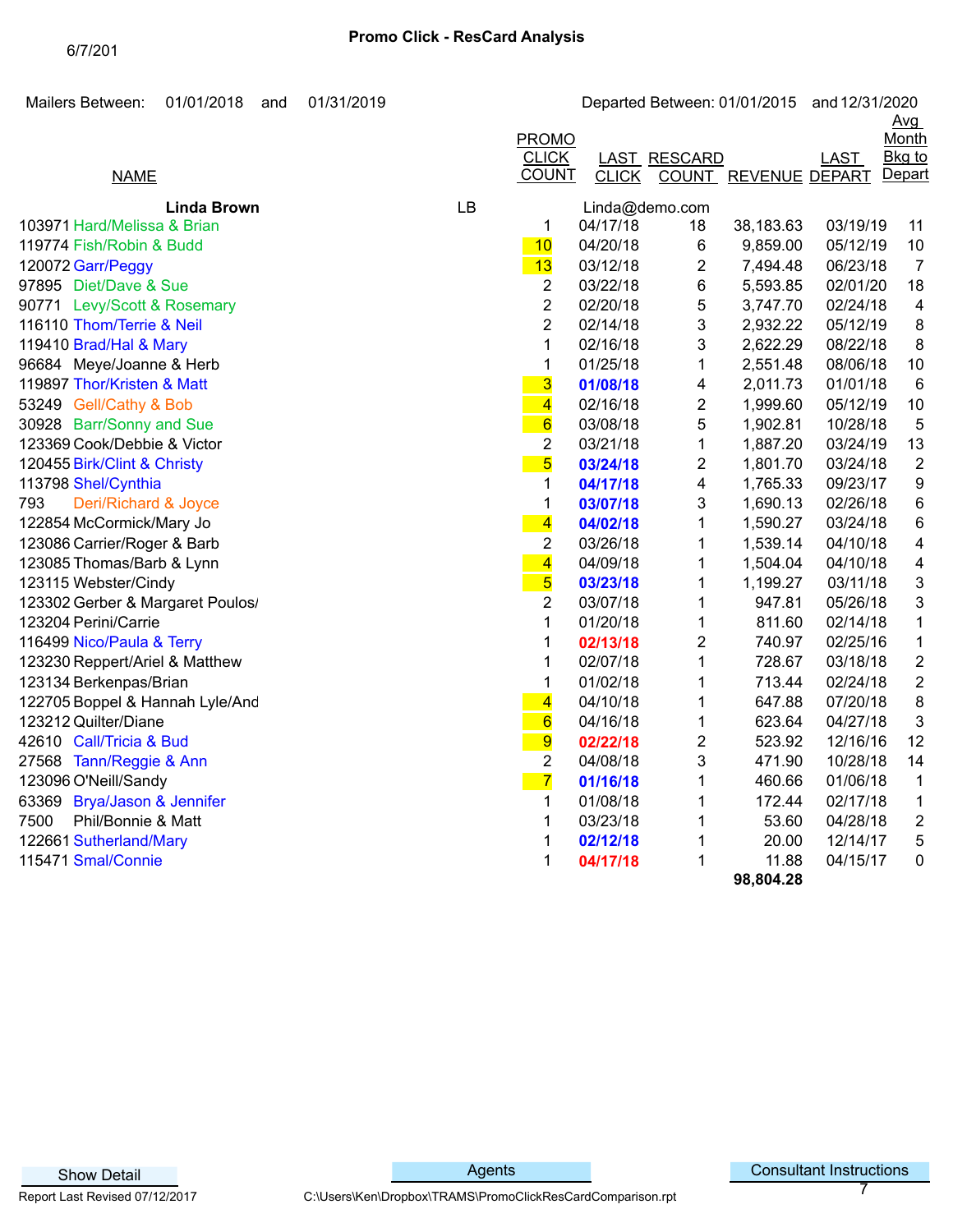### Mailers Between: 01/01/2018 and 01/31/2019 Departed Between: 01/01/2015 and12/31/2020

Avg

|                                   |        | <b>PROMO</b>            |               |                         |                      |                                | <b>Month</b>     |
|-----------------------------------|--------|-------------------------|---------------|-------------------------|----------------------|--------------------------------|------------------|
|                                   |        | <b>CLICK</b>            |               | LAST RESCARD            |                      | LAST                           | Bkg to           |
| <b>NAME</b>                       |        | <b>COUNT</b>            | <b>CLICK</b>  |                         | COUNT REVENUE DEPART |                                | Depart           |
| <b>Mary Marx</b>                  | MA     |                         | mary@demo.com |                         |                      |                                |                  |
| 116729 Yurg/Aimee                 |        | 2                       | 02/15/18      | 5                       | 6,077.73             | 10/09/18                       | 4                |
| 46918 Lavi/Todd & Suzy            |        | $\overline{\mathbf{5}}$ | 04/06/18      | 3                       | 5,267.56             | 07/26/18                       | 4                |
| 116670 Scar/Diana & Dwayne        |        | $\overline{4}$          | 01/05/18      | 2                       | 3,593.28             | 01/13/18                       | 8                |
| 90758 Graf/Steven & Carmen        |        | 1                       | 01/17/18      | 3                       | 2,277.63             | 01/09/18                       | 8                |
| 122834 Seeliger/Jean Anne & Scot  |        | 1                       | 04/17/18      | 1                       | 1,882.33             | 03/09/18                       | 6                |
| 116626 Keen/Aimee & David         |        | 1                       | 02/12/18      | 1                       | 1,833.07             | 06/10/15                       | 4                |
| 120360 Klin/Kathy & Steve         |        | $\overline{\mathbf{8}}$ | 04/17/18      | 2                       | 1,825.43             | 05/16/18                       | 10               |
| 123116 Kuennen/Scott & Kelli      |        | $\overline{c}$          | 04/23/18      | 1                       | 1,747.14             | 10/17/18                       | 10               |
| 123003 Tongier/Brian              |        | 10                      | 03/14/18      | 1                       | 1,570.96             | 09/12/18                       | 11               |
| 123152 Cooper/Mary & James        |        | $\overline{4}$          | 04/09/18      | 1                       | 1,430.94             | 05/09/18                       | 4                |
| 120703 Helm/Kyle & Missy          |        | $\overline{4}$          | 01/29/18      | 2                       | 1,429.10             | 01/18/18                       | 7                |
| 122785 Davis/Chris & Sarah        |        | 1                       | 03/05/18      | $\mathbf{1}$            | 1,291.95             | 05/11/18                       | 8                |
| 121975 Wisk/Leanne & Craig        |        | $\overline{\mathbf{3}}$ | 01/27/18      | $\overline{2}$          | 1,214.10             | 01/17/18                       | 11               |
| 108024 Nobl/Nick                  |        | $\overline{\mathbf{3}}$ | 01/19/18      | $\overline{2}$          | 1,183.02             | 01/13/18                       | $\overline{c}$   |
| 122671 Schnieders/James & Joan    |        | $\overline{\mathbf{5}}$ | 03/16/18      | 1                       | 1,179.76             | 08/10/18                       | 13               |
| 119613 Ukas/Dawn                  |        | 1                       | 02/13/18      | 2                       | 1,129.18             | 05/10/17                       | 4                |
| 123077 Feriz/Adi & Emi            |        | $\overline{c}$          | 04/20/18      | 1                       | 1,109.05             | 07/07/18                       | $\boldsymbol{7}$ |
| 123023 Allgood/Denise & Douglas   |        | 1                       | 04/12/18      | 1                       | 1,090.54             | 04/25/18                       | 10               |
| 120330 Erdm/Kristopher & Heather  |        | $\overline{c}$          | 02/19/18      | 2                       | 1,067.99             | 02/11/18                       | $\overline{7}$   |
| 104047 Haus/Linda                 |        | 15                      | 04/03/18      | $\overline{\mathbf{c}}$ | 1,044.56             | 11/10/18                       | 8                |
| 120557 Seit/Jamie & Scott         |        | 1                       | 01/30/18      | 2                       | 1,039.98             | 02/12/18                       | $\mathbf 1$      |
| 123180 Cline/David & Susan        |        | $\overline{\mathbf{c}}$ | 04/16/18      | 1                       | 1,038.96             | 06/25/18                       | 5                |
| 110217 Rile/Dana & Kory           |        | $6\phantom{1}6$         | 01/26/18      | 2                       | 1,030.71             | 01/18/18                       | 7                |
| 119981 Hugh/John                  |        | $\overline{\mathbf{c}}$ | 03/10/18      | 2                       | 1,015.42             | 03/11/18                       | $\mathbf 1$      |
| 123088 Shannon/Logan & Nicole     |        | $\overline{\mathbf{5}}$ | 03/05/18      | 1                       | 983.43               | 02/06/18                       | $\boldsymbol{2}$ |
| 121828 Sunb/Marla & Terry         |        | 1                       | 01/04/18      | 1                       | 962.20               | 01/17/18                       | 11               |
| 116070 Arne/Bryce & Jessica       |        | $\overline{\mathbf{c}}$ | 01/25/18      | 2                       | 933.02               | 04/07/18                       | $\mathbf 1$      |
| 117410 Thur/Charles & Elaine      |        | $\overline{3}$          | 02/18/18      | $\overline{\mathbf{c}}$ | 859.15               | 07/21/18                       | 5                |
| 119925 Jame/Colton & Nicole       |        | 1                       | 02/12/18      | $\overline{2}$          | 847.80               | 12/23/17                       | 5                |
| 100226 Maha/Matt & Brooke         |        | 1                       | 01/03/18      | 1                       | 844.42               | 01/15/18                       | 20               |
| 119956 Tool/Darin & Kaitlin       |        | $6\phantom{1}6$         | 01/27/18      | 1                       | 844.42               | 01/15/18                       | 20               |
| 122535                            |        | 1                       | 03/21/18      | 1                       | 841.75               | 01/11/18                       | 8                |
| 123108 Wenthe/Andrew & Amy        |        | 1                       | 03/18/18      |                         | 841.26               | 05/08/18                       | 5                |
| 123313 Proctor/Adam & Courtney    |        | 1                       | 04/04/18      | 1                       | 787.19               | 04/16/18                       | 2                |
| 123328 Rose/Mike & Krista         |        | 1                       | 03/30/18      | 1                       | 773.90               | 07/16/18                       | 5                |
| 107439 Dewi/James & Melody        |        | 1                       | 02/06/18      | 2                       | 756.94               | 02/20/18                       | 11               |
| 123270 Juran/Nicholas & Breanne   |        | $\overline{c}$          | 02/12/18      | 1                       | 756.48               | 05/21/18                       | 3                |
| 123326 McBride/Kris & Heather     |        | 2                       | 03/02/18      | 1                       | 749.40               | 07/16/18                       | 5                |
| 123296 Kennedy/Ryan & Kristin     |        | 1                       | 02/28/18      | 1                       | 742.98               | 05/12/18                       | 3                |
| 123060 Valentine/Zack & Stephanio |        | 1                       | 02/24/18      | 1                       | 736.80               | 04/29/18                       | 6                |
| 99512 Hofe/Joey & Sarah           |        | 1                       | 01/15/18      | 1                       | 721.78               | 01/13/18                       | 4                |
| 119853 Duff/Emily                 |        | 1                       | 02/25/18      | 2                       | 718.04               | 03/09/18                       | 3                |
| 122626 Hall/Chad & Shannon        |        | $\overline{\mathbf{c}}$ | 04/10/18      | 1                       | 695.62               | 04/24/18                       | 10               |
| 122597 Chertkow/Alex & Lauren     |        | $\overline{\mathbf{4}}$ | 01/25/18      | 1                       | 670.00               | 01/17/18                       | 11               |
| 121944 Tena/LaDena & Kevin        |        | $\overline{\mathbf{3}}$ | 01/16/18      | 1                       | 641.88               | 01/17/18                       | 11               |
| 122490                            |        | 1                       | 02/17/18      | 1                       | 641.08               | 02/20/18                       | 10               |
| 123221 Dewey/Irene & Dale         |        | $\overline{6}$          | 02/20/18      | 1                       | 615.87               | 02/21/18                       | $\mathbf 1$      |
|                                   |        |                         |               |                         |                      |                                |                  |
| <b>Show Detail</b>                | Agents |                         |               |                         |                      | <b>Consultant Instructions</b> |                  |

Report Last Revised 07/12/2017

8 C:\Users\Ken\Dropbox\TRAMS\PromoClickResCardComparison.rpt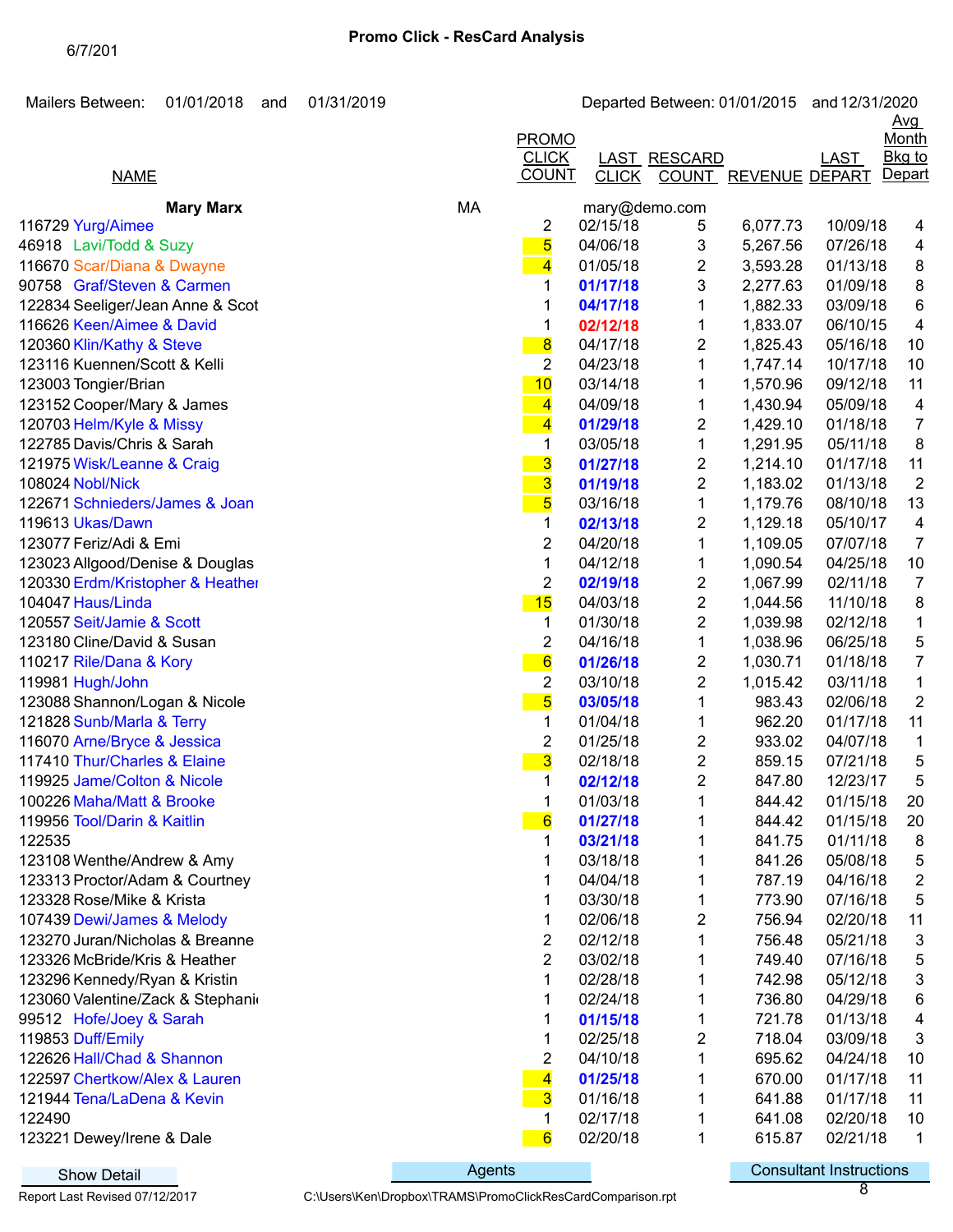| Mailers Between: 01/01/2018 and 01/31/2019 |  | Departed Between: 01/01/2015 and 12/31/2020 |  |
|--------------------------------------------|--|---------------------------------------------|--|
|                                            |  |                                             |  |

Avg

|                                  | <b>PROMO</b>            |              |              |                      |          | <b>Month</b>     |
|----------------------------------|-------------------------|--------------|--------------|----------------------|----------|------------------|
|                                  | <b>CLICK</b>            |              | LAST RESCARD |                      | LAST     | Bkg to           |
| <b>NAME</b>                      | <b>COUNT</b>            | <b>CLICK</b> |              | COUNT REVENUE DEPART |          | Depart           |
| 122504                           | $\mathbf{1}$            | 01/04/18     | 1            | 613.68               | 01/18/18 | 11               |
| 123172 Sedrel/John & Lacey       | $\overline{c}$          | 04/14/18     | 1            | 598.13               | 06/18/18 | 5                |
| 123290 O'Bryan/Sean & Lora       | $6\overline{6}$         | 03/03/18     | 1            | 566.40               | 06/13/18 | 4                |
| 122508                           | $\mathbf{1}$            | 02/17/18     | 1            | 553.21               | 01/18/18 | 8                |
| 123000 Slaughter/Juanita         | $\overline{c}$          | 01/30/18     | 1            | 530.08               | 02/18/18 | 11               |
| 122824 Miner/Jennifer & John     | $\mathbf{1}$            | 02/10/18     | 1            | 514.19               | 02/03/18 | $\mathbf 5$      |
| 122888 Elliott/Teresa            | $\overline{4}$          | 02/26/18     | 1            | 475.23               | 02/19/18 | $\mathbf 5$      |
| 122974 Foddrill/Shawna           | $\mathbf{1}$            | 04/09/18     | 1            | 462.12               | 04/23/18 | 10               |
| 43568 Wash/William               | 1                       | 04/16/18     | 1            | 417.70               | 04/25/18 | $\mathbf{1}$     |
| 122858 Sepich/Sarah & Daniel     | 2                       | 04/11/18     | 1            | 417.53               | 04/24/18 | 10               |
| 123176 Peterson/Brittany & Lucas | $\overline{c}$          | 04/16/18     | 1            | 409.71               | 04/16/18 | $\sqrt{3}$       |
| 123258 Henke/Gaylen & LeAnn      | $\overline{\mathbf{4}}$ | 03/31/18     | 1            | 399.20               | 07/21/18 | 6                |
| 121855 Tran/Zung & Amanda        | $\overline{\mathbf{3}}$ | 01/04/18     | 1            | 392.00               | 01/17/18 | 11               |
| 122887 Skahill/Margie            | $6\overline{6}$         | 02/26/18     | 1            | 385.71               | 02/19/18 | 11               |
| 122581 Sodders/Bob & Cindy       | $\overline{2}$          | 03/10/18     | 1            | 378.03               | 03/01/18 | 9                |
| 122579 Martin/Kaitlin            | 1                       | 01/03/18     | 1            | 369.08               | 01/17/18 | 11               |
| 122640 Flewelling/Jennifer       | 1                       | 01/03/18     | 1            | 350.00               | 01/17/18 | 11               |
| 122931 McAndrew/Shelby           | 1                       | 02/06/18     | 1            | 338.08               | 02/20/18 | 8                |
| 122758 DeWitt/Cassie & Matt      | $\overline{2}$          | 03/13/18     | $\mathbf 1$  | 310.08               | 02/20/18 | 11               |
| 120760 Fran/Brian                | 1                       | 04/03/18     | 1            | 301.12               | 04/29/17 | $\sqrt{2}$       |
| 115897 Chiz/Zach & Kendra        | 1                       | 02/12/18     | 1            | 293.18               | 12/04/16 | $\mathbf 5$      |
| 122719 Stevens/Jessica & Dustin  | $\overline{2}$          | 02/19/18     | 1            | 290.00               | 02/19/18 | 11               |
| 122951 Rich/James & Tsalika      | 1                       | 02/16/18     | 1            | 189.26               | 03/01/18 | $\mathbf 5$      |
| 122990 Kalb/Paul & Myra Jo       | $\overline{2}$          | 02/19/18     | $\mathbf 1$  | 168.98               | 03/01/18 | $\boldsymbol{9}$ |
| 122857 Friauf/Scott & Stacey     | $\mathbf{1}$            | 02/15/18     | 1            | 147.96               | 03/01/18 | $\mathbf 5$      |
| 122883 Edmonds/Kelly & Stephani  | $\mathbf{1}$            | 03/08/18     | 1            | 145.50               | 03/01/18 | $\mathbf 5$      |
| 122859 Gardner/Andy & Lisa       | $\overline{\mathbf{3}}$ | 02/22/18     | 1            | 143.48               | 03/01/18 | $\mathbf 5$      |
| 122975 Karns/Raymond & Joanna    | $\boldsymbol{2}$        | 02/16/18     | 1            | 143.48               | 03/01/18 | $\mathbf 5$      |
| 122861 Parker/Gordon             | $\overline{\mathbf{5}}$ | 03/08/18     | 1            | 135.78               | 03/01/18 | $\mathbf 5$      |
| 123102 Jones/Jason               | $6\overline{6}$         | 03/19/18     | 1            | 97.58                | 03/01/18 | $\mathbf 3$      |
| 122979 Reihmann/Randy & Jeann    | $\overline{3}$          | 03/08/18     | 1            | 95.00                | 02/28/18 | 9                |
| 122775 Follett/Chuck & Connie    | $\boldsymbol{2}$        | 03/08/18     | 1            | 46.74                | 03/01/18 | $\,6$            |
| 122946 Lambert/Travis & Trisha   | 1                       | 02/16/18     | 1            | 33.98                | 03/01/18 | $\mathbf 5$      |
| 122752 Hollatz/Lee               | 1                       | 02/20/18     | 1            | 22.92                | 03/01/18 | $\overline{7}$   |
|                                  |                         |              |              | 72,070.92            |          |                  |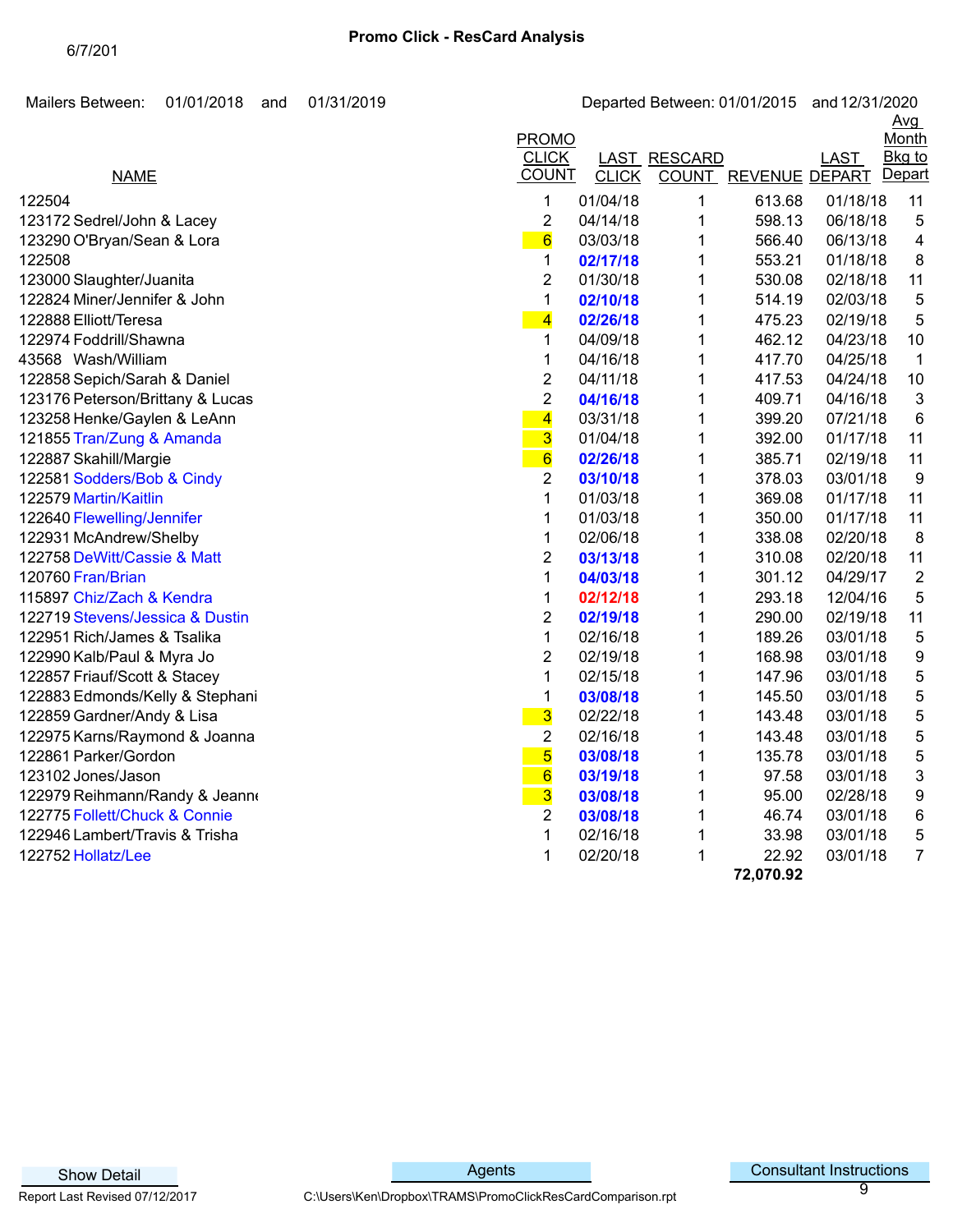89576 Gerb/Thomas 120773 Ankr/Deb 121959 McRa/Melissa 122991 McCuen/Michael 122993 Hogge/Cindy 123250 Phillips/Matthew 122952 Kirstein/Joyce 85356 Flor/Susan 1 **02/02/18** 1 674.58 01/31/17 -8 123243 LeCrone/Donna 123242 Leonard/Jill 120408 Dacr/Sarah

Departed Between: 01/01/2015 and 12/31/2020

| <u>UITUILUIU</u> | <b>unu</b><br><u>UITUITEUI U</u> |            |                |                |                | <b>DUDATION DUNNOUR: 0 170 1720 10 CARGINAL AND 1720 20</b> |          |                     |
|------------------|----------------------------------|------------|----------------|----------------|----------------|-------------------------------------------------------------|----------|---------------------|
|                  |                                  |            | <b>PROMO</b>   |                |                |                                                             |          | <u>Avg</u><br>Month |
|                  |                                  |            | <b>CLICK</b>   | LAST           | <b>RESCARD</b> |                                                             | LAST     | Bkg to              |
| <b>NAME</b>      |                                  |            | <b>COUNT</b>   | <b>CLICK</b>   | <b>COUNT</b>   | REVENUE DEPART                                              |          | Depart              |
| <b>Petra</b>     |                                  | <b>PPF</b> |                | petra@demo.com |                |                                                             |          |                     |
| <b>Thomas</b>    |                                  |            | 13             | 04/16/18       | 3              | 6,724.30                                                    | 02/27/19 | 14                  |
| Debl             |                                  |            | $\overline{3}$ | 04/17/18       |                | 1,723.94                                                    | 04/25/18 | 14                  |
| Melissal         |                                  |            | 2              | 01/23/18       |                | 1,106.08                                                    | 12/24/17 | 8                   |
| ien/Michael      |                                  |            | $\overline{7}$ | 01/30/18       | 1              | 870.36                                                      | 06/29/18 | 8                   |
| e/Cindy          |                                  |            | 2              | 02/05/18       | 1              | 834.40                                                      | 06/29/18 | 8                   |
| งs/Matthew       |                                  |            |                | 02/11/18       |                | 779.34                                                      | 08/20/18 | 6                   |
| in/Joyce         |                                  |            | 2              | 01/22/18       |                | 696.99                                                      | 01/24/18 | 3                   |
| ;usan            |                                  |            |                | 02/02/18       | 1              | 674.58                                                      | 01/31/17 | -8                  |
| งne/Donna        |                                  |            | $\overline{6}$ | 02/17/18       |                | 639.95                                                      | 07/05/18 | 5                   |
| ard/Jill         |                                  |            |                | 02/11/18       |                | 580.01                                                      | 07/05/18 | 5                   |
| Sarah            |                                  |            |                | 01/07/18       | 2              | 385.36                                                      | 01/19/18 | 1                   |
|                  |                                  |            |                |                |                | 15,015.31                                                   |          |                     |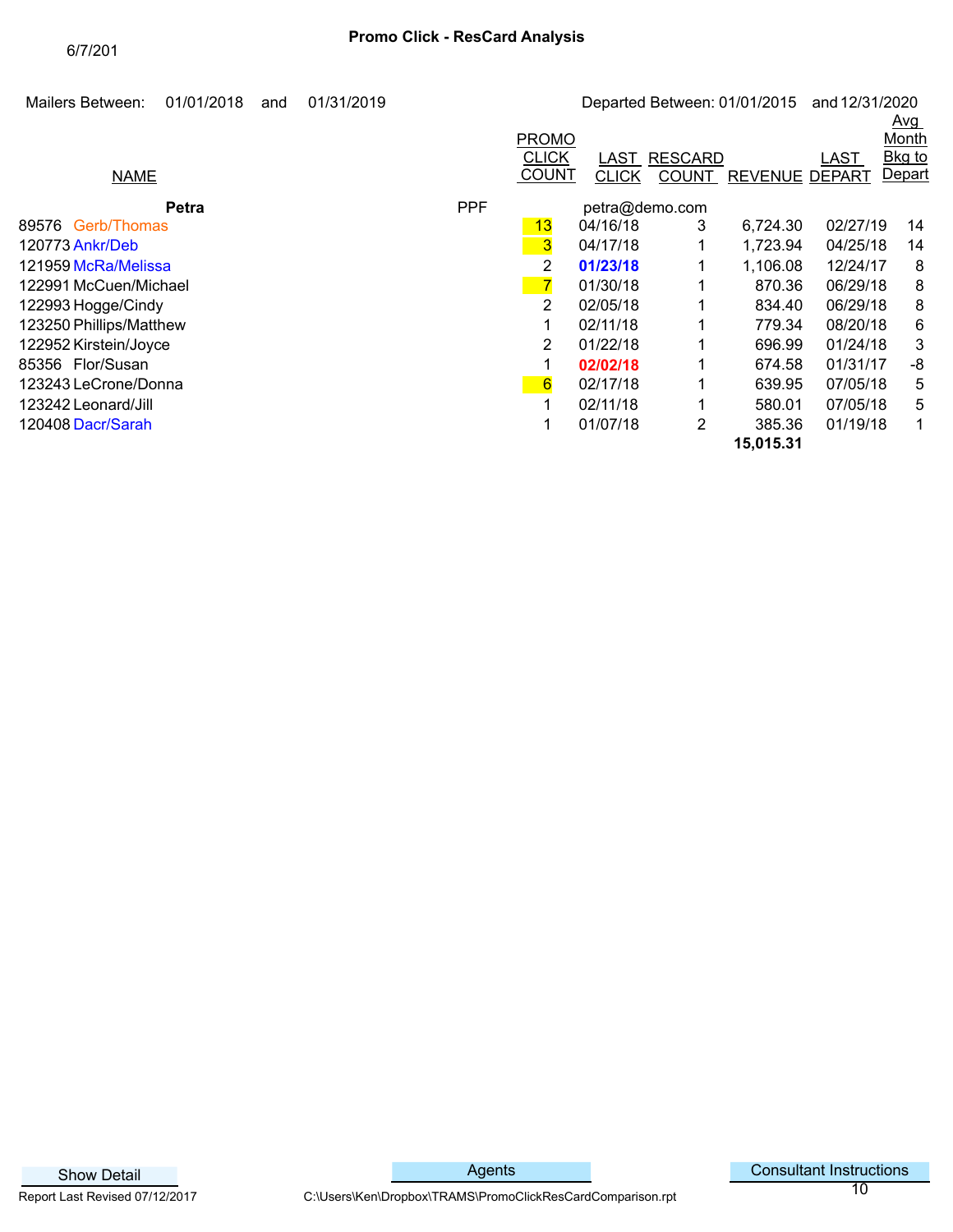| Mailers Between:        | 01/01/2018               | and | 01/31/2019 |                                       |                           |         | Departed Between: 01/01/2015 and 12/31/2020 |          |                                                |
|-------------------------|--------------------------|-----|------------|---------------------------------------|---------------------------|---------|---------------------------------------------|----------|------------------------------------------------|
| <b>NAME</b>             |                          |     |            | <b>PROMO</b><br><b>CLICK</b><br>COUNT | LAST<br><b>CLICK</b>      | RESCARD | COUNT REVENUE DEPART                        | LAST     | <u>Avg</u><br><b>Month</b><br>Bkg to<br>Depart |
| 123373 Belville/Richard | <b>The Vacation Team</b> |     |            |                                       | info@demo.com<br>04/18/18 |         | 789.71                                      | 07/08/18 | 3                                              |
|                         |                          |     |            |                                       |                           |         | 789.71                                      |          |                                                |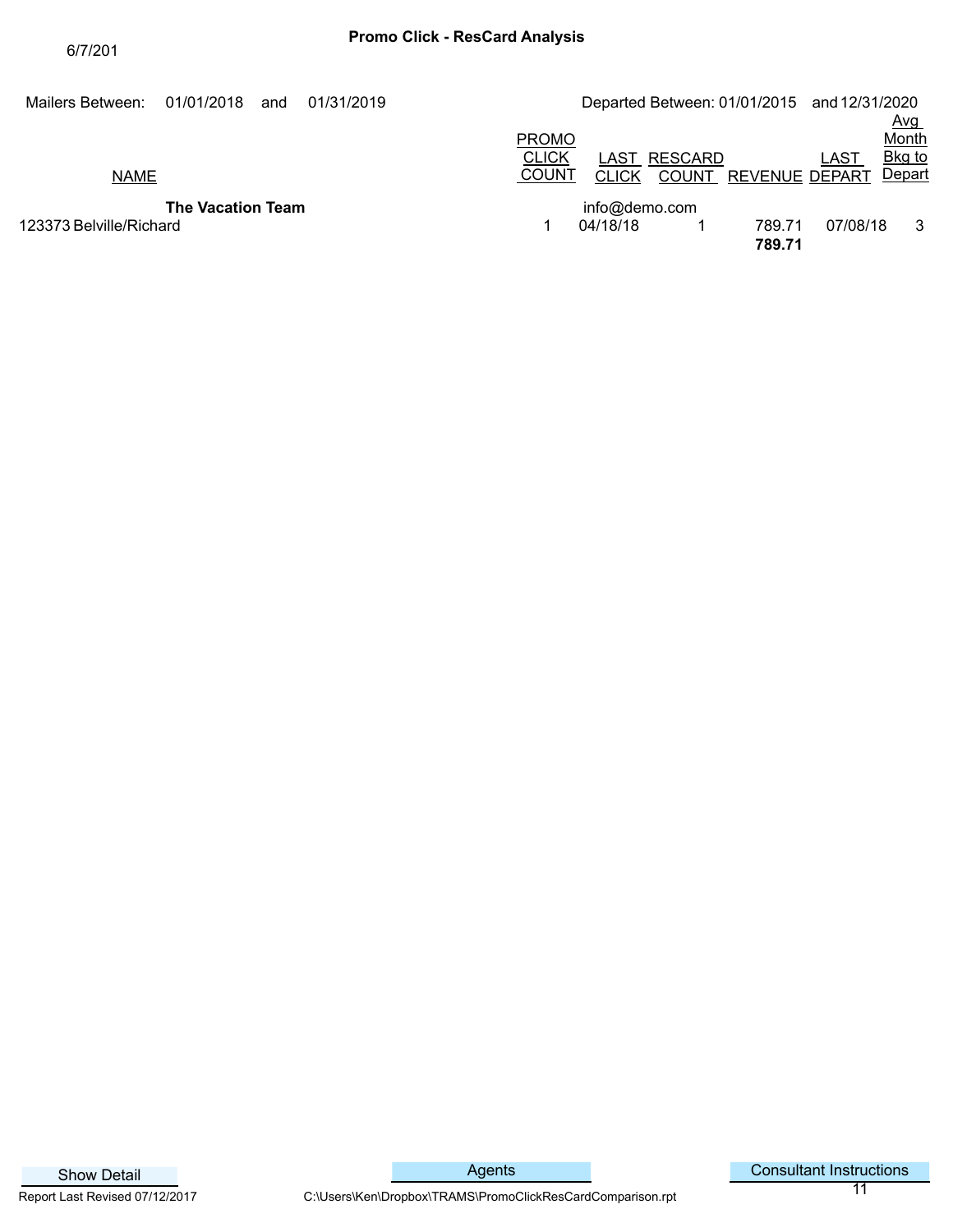Departed Between: 01/01/2015 and 12/31/2020

| Mailers Between: | 01/01/2018 | and | 01/31/2019 |
|------------------|------------|-----|------------|
|------------------|------------|-----|------------|

| <b>NAME</b>                             | <b>PROMO</b><br><b>CLICK</b><br><b>COUNT</b> | <b>CLICK</b> | LAST RESCARD            | COUNT REVENUE DEPART | LAST     | <u>Avg</u><br><b>Month</b><br>Bkg to<br>Depart |
|-----------------------------------------|----------------------------------------------|--------------|-------------------------|----------------------|----------|------------------------------------------------|
| <b>WO</b><br><b>Windy Olsen CTC</b>     |                                              |              | windy@demo.com          |                      |          |                                                |
| <b>Mush/Steve &amp; Rachel</b><br>92040 | $\overline{19}$                              | 04/11/18     | 11                      | 27,461.30            | 07/14/19 | 10                                             |
| 1871<br>Dama/Laura                      | 2                                            | 01/24/18     | 4                       | 15,030.08            | 08/03/18 | 5                                              |
| 92124 Kolb/Ron & Peggy                  | $\overline{\mathbf{3}}$                      | 03/14/18     | 14                      | 14,381.88            | 02/01/20 | 11                                             |
| 117704 Lehm/Norman & Beth               | $\overline{\mathbf{5}}$                      | 04/13/18     | 3                       | 7,569.23             | 03/24/19 | $\boldsymbol{9}$                               |
| 791<br><b>Butl/Roger &amp; Donna</b>    | 1                                            | 02/22/18     | 5                       | 7,378.09             | 10/27/18 | 15                                             |
| Hand/Maureen & Neal<br>354              | 12                                           | 04/21/18     | 4                       | 6,624.56             | 04/30/18 | 11                                             |
| 99018 Albu/George & Nancy               | $\mathbf{1}$                                 | 01/25/18     | 3                       | 4,685.56             | 08/21/18 | 8                                              |
| 116266 Berr/Susan & Jim                 | <b>19</b>                                    | 04/22/18     | 5                       | 4,674.72             | 04/26/18 | $\bf 8$                                        |
| 94488 Tatm/Bub & Teresa                 | $\overline{\mathbf{4}}$                      | 04/22/18     | 5                       | 4,531.10             | 09/20/18 | 10                                             |
| 846<br>Wied/Dick & Mary                 | $\overline{\mathbf{4}}$                      | 04/19/18     | 3                       | 4,246.25             | 10/25/18 | 14                                             |
| 96420<br>lipp/Jerry & Chris             | $\overline{\mathbf{4}}$                      | 04/17/18     | 6                       | 4,150.43             | 05/07/18 | $\overline{4}$                                 |
| Smit/Dave<br>92111                      | $\sqrt{2}$                                   | 03/16/18     | 5                       | 3,999.32             | 01/09/18 | 10                                             |
| 58905 Stog/Carolyn & Marty              | 1                                            | 03/25/18     | 3                       | 3,885.22             | 04/07/18 | $\overline{5}$                                 |
| 117103 Park/Barbara                     | $\overline{\mathbf{c}}$                      | 03/22/18     | 4                       | 3,621.47             | 01/09/18 | 12                                             |
| 122706 Woods and Marcia Ripley/I        | $\mathbf{1}$                                 | 02/08/18     | 1                       | 3,550.00             | 07/17/18 | 12                                             |
| 123182 Mensing/Tim and Sharon           | $\overline{\mathbf{c}}$                      | 04/18/18     | 1                       | 2,726.44             | 06/14/19 | 17                                             |
| 16363 Patr/Lee & Judy                   | 1                                            | 01/02/18     | 4                       | 2,451.85             | 01/28/18 | 8                                              |
| 117706 Kess/Leon & Sue                  | 1                                            | 04/09/18     | 2                       | 2,234.85             | 05/28/18 | $\overline{\mathcal{A}}$                       |
| 123111 Wolfe/Bill and Ann               | 1                                            | 04/17/18     | 1                       | 2,179.40             | 09/03/18 | 9                                              |
| 121956 Kidd/Jeff and Sue                | 49                                           | 04/22/18     | 1                       | 2,149.95             | 03/28/18 | 12                                             |
| 116045 Kros/Tracy & Joe                 | $\overline{\mathbf{3}}$                      | 04/15/18     | 3                       | 2,077.80             | 04/28/18 | $\overline{7}$                                 |
| 123114 Kunk/Jim and DeeDee              | $\overline{2}$                               | 03/27/18     | 1                       | 2,015.40             | 09/03/18 | 9                                              |
| 122446 Blak/Robert                      | $\mathbf 1$                                  | 02/03/18     | 1                       | 1,780.56             | 04/26/18 | 12                                             |
| 122435 Peop/Jim and Debbie              | 13                                           | 04/23/18     | 1                       | 1,749.70             | 04/27/18 | 12                                             |
| 62269 Budi/Al                           | 12                                           | 03/02/18     | 2                       | 1,662.28             | 01/29/18 | $\overline{7}$                                 |
| 78557 Knot/Kelly                        | 1                                            | 03/09/18     | 4                       | 1,588.60             | 09/12/18 | 10                                             |
| 106103 Farr/Don & Diane                 | $\overline{c}$                               | 04/10/18     | 3                       | 1,514.37             | 06/03/18 | $\overline{2}$                                 |
| 121957 Groo/Ken and Chris               | $6\phantom{1}6$                              | 04/03/18     | 1                       | 1,513.63             | 04/04/18 | 12                                             |
| 89473 Gate/Bill & Ann                   | 1                                            | 03/01/18     | 1                       | 1,505.40             | 08/22/18 | 12                                             |
| 122532                                  | 1                                            | 02/11/18     | 2                       | 1,480.91             | 02/22/18 | $\mathbf 1$                                    |
| 108569 Root/Bill & Tina                 | 1                                            | 02/05/18     | 3                       | 1,256.87             | 03/08/18 | 5                                              |
| 117367 Egel/Ross & Bonnie               | 1                                            | 04/18/18     | 1                       | 1,119.85             | 06/11/16 | 11                                             |
| 105707 Reus/Bill & Janet                | $\overline{\mathbf{5}}$                      | 01/12/18     | 3                       | 1,067.24             | 01/28/18 | 8                                              |
| 22058 John/Anne                         | 1                                            | 03/02/18     | 2                       | 1,015.05             | 04/08/19 | 11                                             |
| 120017 Pain/Cindy                       | $\overline{\mathbf{5}}$                      | 03/29/18     | 2                       | 950.69               | 04/28/18 | 13                                             |
| 120015 Ross/Marianne                    | $\overline{\mathbf{8}}$                      | 04/15/18     | 2                       | 906.15               | 04/28/18 | 13                                             |
| 120012 Wass/Sharon                      | 1                                            | 02/13/18     | $\overline{\mathbf{c}}$ | 843.68               | 04/28/18 | 13                                             |
| 121976 Brow/Lisa                        | 1                                            | 01/19/18     | 2                       | 821.74               | 01/11/18 | $\overline{2}$                                 |
| 121993 Eng/Laura                        | 19                                           | 04/24/18     |                         | 790.85               | 04/24/18 | 12                                             |
| 122592 Waller/Colin and Solveiga        | $6\overline{6}$                              | 04/10/18     | 1                       | 699.80               | 08/24/18 | 14                                             |
| Schw/Dianna & Ron<br>2223               | $\overline{\mathbf{3}}$                      | 04/09/18     | 1                       | 675.09               | 05/12/18 | 3                                              |
| 119881 Rick/Dave & Wanda                | 31                                           | 03/21/18     | 1                       | 671.68               | 06/17/16 | $\overline{\mathbf{c}}$                        |
| 122942 Vai/David and Sydney Irion       | $\overline{\mathbf{3}}$                      | 02/25/18     | 1                       | 571.50               | 03/05/18 | 5                                              |
| 95706 Lemo/Jerry & Vilinda              | $\overline{\mathbf{3}}$                      | 04/08/18     | 2                       | 513.14               | 03/30/18 | 5                                              |
| 123318 Davis/Mariela                    | $\overline{\mathbf{8}}$                      | 04/18/18     | 1                       | 506.74               | 04/29/18 | $\overline{\mathbf{c}}$                        |
| 122471                                  | $\overline{4}$                               | 04/15/18     | 1                       | 487.99               | 04/28/18 | 12                                             |
| 99197 Fish/Rob & Melissa                | 2                                            | 04/17/18     | 2                       | 484.42               | 03/30/18 | 5                                              |
|                                         |                                              |              |                         |                      |          |                                                |

Report Last Revised 07/12/2017

12 C:\Users\Ken\Dropbox\TRAMS\PromoClickResCardComparison.rpt

Show Detail **Agents** Consultant Instructions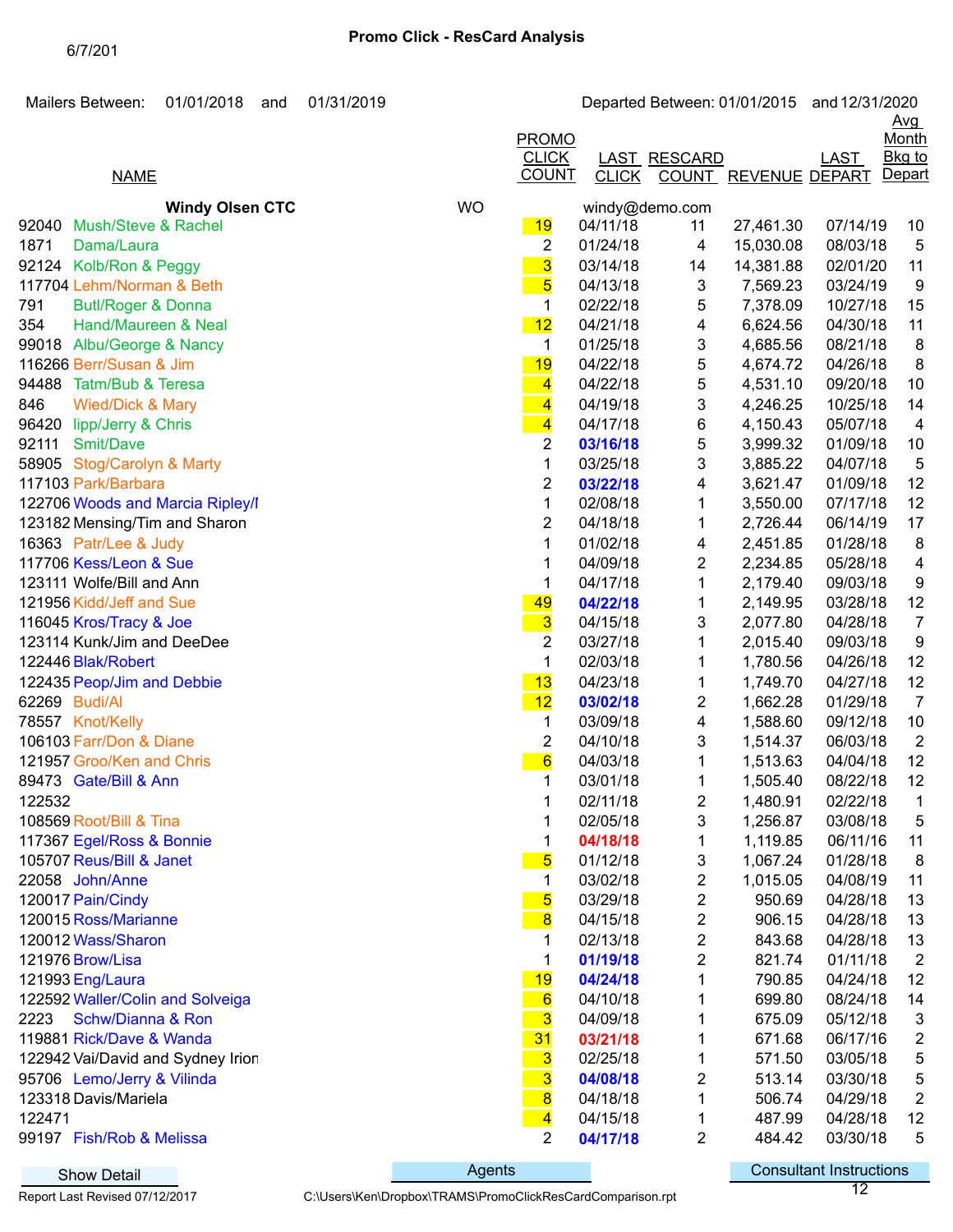# **Promo Click - ResCard Analysis**

| Mailers Between:               | 01/01/2018 | and | 01/31/2019 |                                              |                      |                                | Departed Between: 01/01/2015 | and 12/31/2020 |                                         |
|--------------------------------|------------|-----|------------|----------------------------------------------|----------------------|--------------------------------|------------------------------|----------------|-----------------------------------------|
| <b>NAME</b>                    |            |     |            | <b>PROMO</b><br><b>CLICK</b><br><b>COUNT</b> | LAST<br><b>CLICK</b> | <b>RESCARD</b><br><b>COUNT</b> | <b>REVENUE DEPART</b>        | LAST           | <u>Avg</u><br>Month<br>Bkg to<br>Depart |
| 122472                         |            |     |            | $\sqrt{5}$                                   | 04/14/18             |                                | 472.99                       | 04/28/18       | 12                                      |
| 122476                         |            |     |            |                                              | 02/14/18             |                                | 472.99                       | 04/28/18       | 12                                      |
| 122461                         |            |     |            | 2                                            | 03/10/18             | 2                              | 467.00                       | 03/30/18       | 5                                       |
| Babi/Bob & Chris<br>92095      |            |     |            |                                              | 04/17/18             |                                | 462.04                       | 09/21/17       | 8                                       |
| 122477                         |            |     |            | 2                                            | 04/14/18             |                                | 407.98                       | 04/28/18       | 12                                      |
| 89847 Ketc/Kevin & Kathryn     |            |     |            | 2                                            | 04/22/18             | $\overline{2}$                 | 249.98                       | 07/29/18       | 8                                       |
| 123146 Fleming/Jason & Denise  |            |     |            | $\overline{\mathbf{8}}$                      | 04/12/18             |                                | 228.64                       | 07/27/18       | 7                                       |
| 123375 Modic/Mary              |            |     |            | $\overline{11}$                              | 04/16/18             |                                | 189.12                       | 04/29/18       | 2                                       |
| 123319 Vinson/Glenn and Eloisa |            |     |            | 2                                            | 04/03/18             |                                | 0.00                         | 04/29/18       | 2                                       |

 **160,753.57**